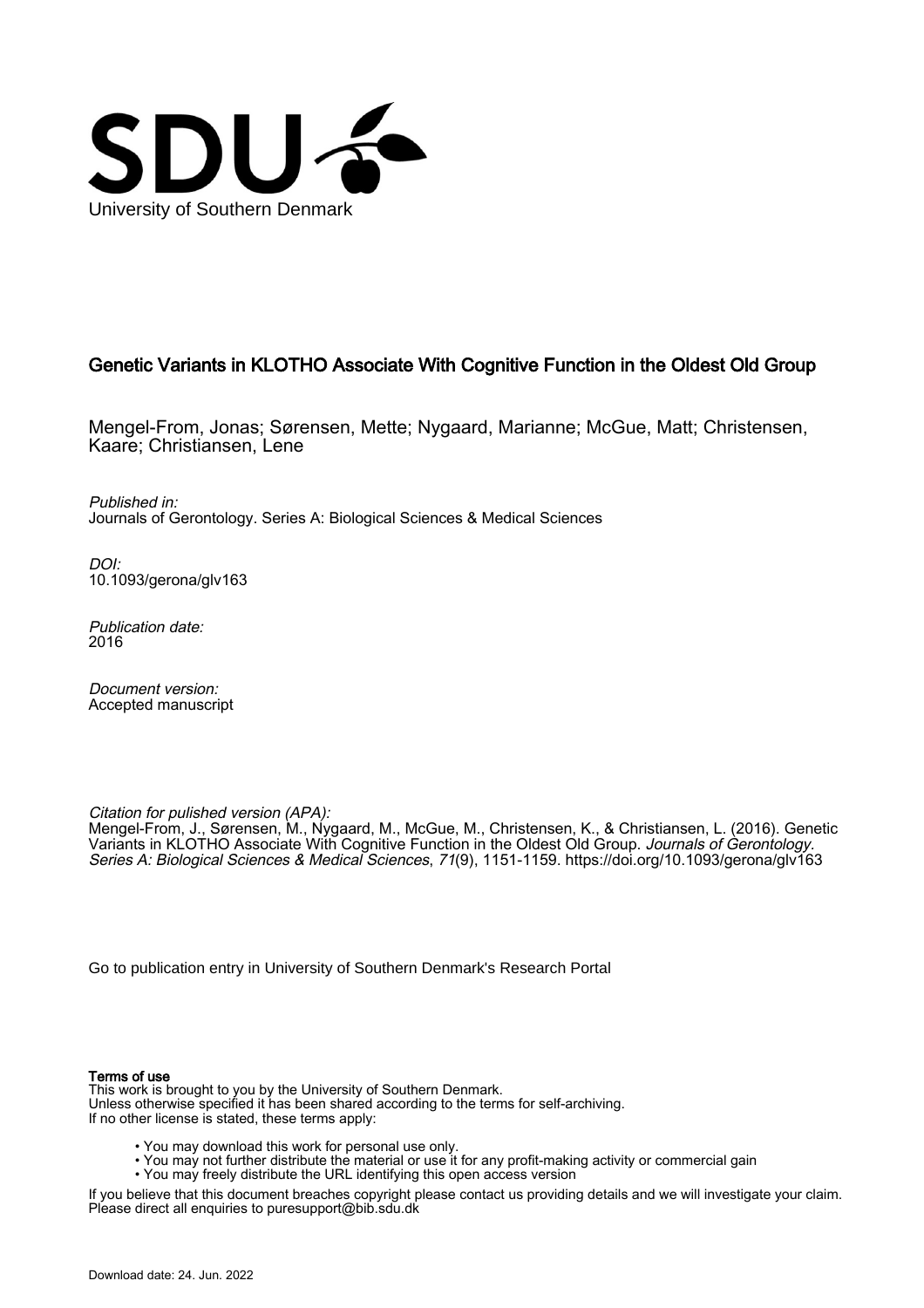# **Genetic variants in** *KLOTHO* **associate with cognitive function among the oldest old**

*Jonas Mengel-From\*1,2, Mette Soerensen 1,2, Marianne Nygaard 1,2, Matt McGue1,4, Kaare Christensen1,2,3 and Lene Christiansen <sup>1</sup>*

1 The Danish Aging Research Center and The Danish Twin Registry, Ep**i**dem**i**ology, Biostatistics and Biodemography Un**i**t, Department of Public Health, University of Southern Denmark**,** Odense, Denmark

<sup>2</sup>Department of Clinical Genetics, Odense University Hospital, Odense, Denmark

<sup>3</sup>Department of Clinical Biochemistry and Pharmacology, Odense University Hospital, Odense, Denmark

4 Department of Psychology, University of Minnesota, Minneapolis, Minnesota, USA

\*Corresponding author e-mail: jmengel-from@health.sdu.dk

Running title: *KLOTHO* and cognitive function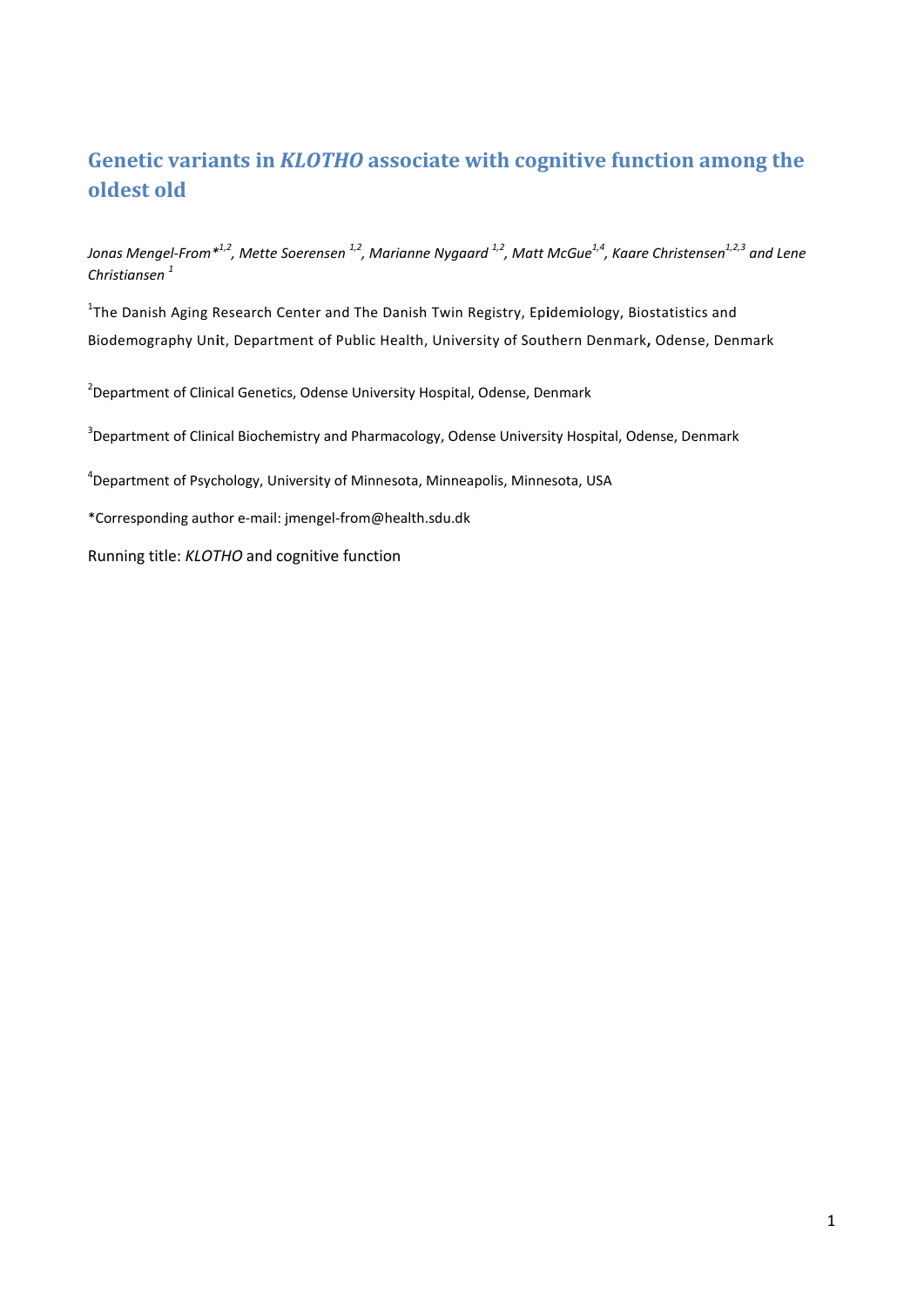# **Abstract**

Decline in cognitive abilities is a major concern in aging individuals. A potential important factor for functioning of the central nervous system in late life stages is the *KLOTHO* (*KL*) gene. *KL* is expressed in various organs including the brain, and is involved in multiple biological processes e.g. growth factor signaling. In the present study, nineteen tagging gene variants in *KL* were studied in relation to two measures of cognitive function, a 5-item cognitive composite score (CCS) and the Mini Mental State Examination (MMSE), in 1,480 Danes 92-100 years of age. We found that heterozygotes for the previously reported KL-VS had poorer cognitive function than non-carriers. Two other variants positioned in the 5'end of the gene, rs398655 and rs562020, were associated with better cognitive function independently of KL-VS, and the common haplotype AG was associated with poorer cognition, consistently across two cognitive measures in two cohort strata. The haplotype effect was stronger than that of KL-VS. Two variants, rs2283368 and rs9526984 were the only variants significantly associated with cognitive decline over seven years. We discuss an age dependent effect of *KL* and the possibility that multiple gene variants in *KL* are important for cognitive function among the oldest old.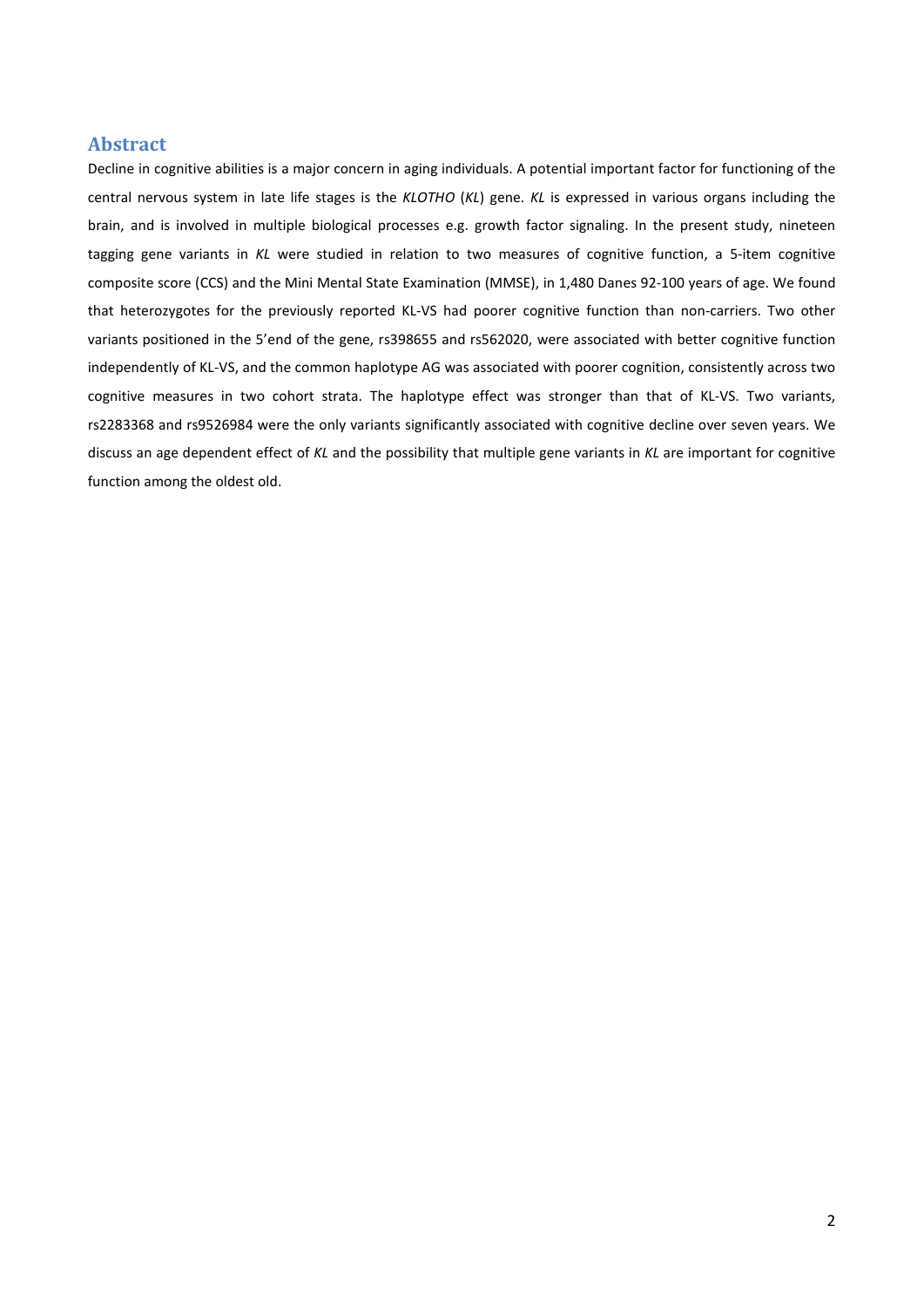# **Introduction**

The goddess Clotho, who in the ancient Greek mythology was known to spin the thread of life, has lend her name to a gene, which, when mutated in mice, leads to multiple disorders resembling human aging and to a shortened life span (1). In addition, genetic *klotho* reduction in mice during embryogenesis has been shown to cause early postnatal death, hypomyelination (2), synaptic attrition (3), and cognitive impairment (4), suggesting that klotho is required for brain maturation. The mouse *Klotho* gene encodes a single-pass transmembrane protein that is predominantly expressed in the choroid plexus of the brain, distal tubule cells of the kidney, and parathyroid glands (5). The extracellular domain of the klotho protein is subject to ectodomain shedding, and as a result, the Klotho protein exists in 2 forms: membrane and secreted klotho (5). The secreted protein acts as a humoral factor with pleiotropic activities in the mouse, including maintenance of vascular integrity and inflammation (6), but also suppression of both growth factor signaling and oxidative stress, the latter with homology in human cells (7). Redundant mouse/human homology was found for the soluble form of klotho, which circulates in serum and cerebrospinal fluid throughout life and declines with aging (8-11). In parallel to the putative emergence of cognitive deficits, it is possible that klotho also fulfills important functions in the central nervous system in both early and later life stages.

The human homologue of the *KLOTHO* gene (*KL*), is composed of 5 exons and covers more than 50 kb on chromosome 13q12 (1). Variants in *KL* show a large degree of pleiotropic associations including associations to carotid atherosclerosis (12), cardiovascular risk factors such as fasting glucose, lipid levels and blood pressure (13-18), kidney stones (19), and bone related conditions (20-22). Additionally, age-related changes in the frequency of *KL* gene variants have been reported in several studies (15, 18, 23-26).

There are three variants in the human *KL* gene that have been analyzed in numerous association studies. A common haplotype, KL–VS, consists of six sequence variants, two of which are located in exon 2 and result in the amino acid substitutions, F352V and C370S. Due to the presence of perfect linkage disequilibrium (LD) across the six KL-VS SNPs, the variant F352V (rs9536314) has often been used to tag the KL–VS haplotype. KL-VS influence both the functional trafficking and the catalytic activity of KLOTHO (15) and it has been associated with intelligence in individuals assessed both as tweens and as elderly (27). Recently, consistency was found in three independent cohorts of primarily Caucasians without dementia or cognitive complaints, where the KL-VS heterozygotes were found to have significantly increased cognitive Z-scores (28). Also, heterozygous carriers of the KL-VS haplotype had higher serum KLOTHO levels than non-carriers, which correlated with better cognition (28), thus supporting the relevance of KLOTHO in cognitive functioning. Another well-studied variant, C1818T (rs564481), is a synonymous variant located in the fourth exon and it is therefore not likely to be functional by itself. However, the variant may, nevertheless, be a clinically relevant marker as it has been found to associate with cardiovascular risk factors such as fasting glucose, lipid levels and blood pressure, although so far mainly in populations of Asian descent (13, 16). The third variant, G395A (rs1207568) (19, 22), is located in the promotor region and may indeed be a functional variant, since it alters the DNA-protein affinity in cultures of human kidney cells (20). The interest in these two latter mentioned genetic variants has of course been driven by their association with biological conditions, but also for their abundancy in all three major population groups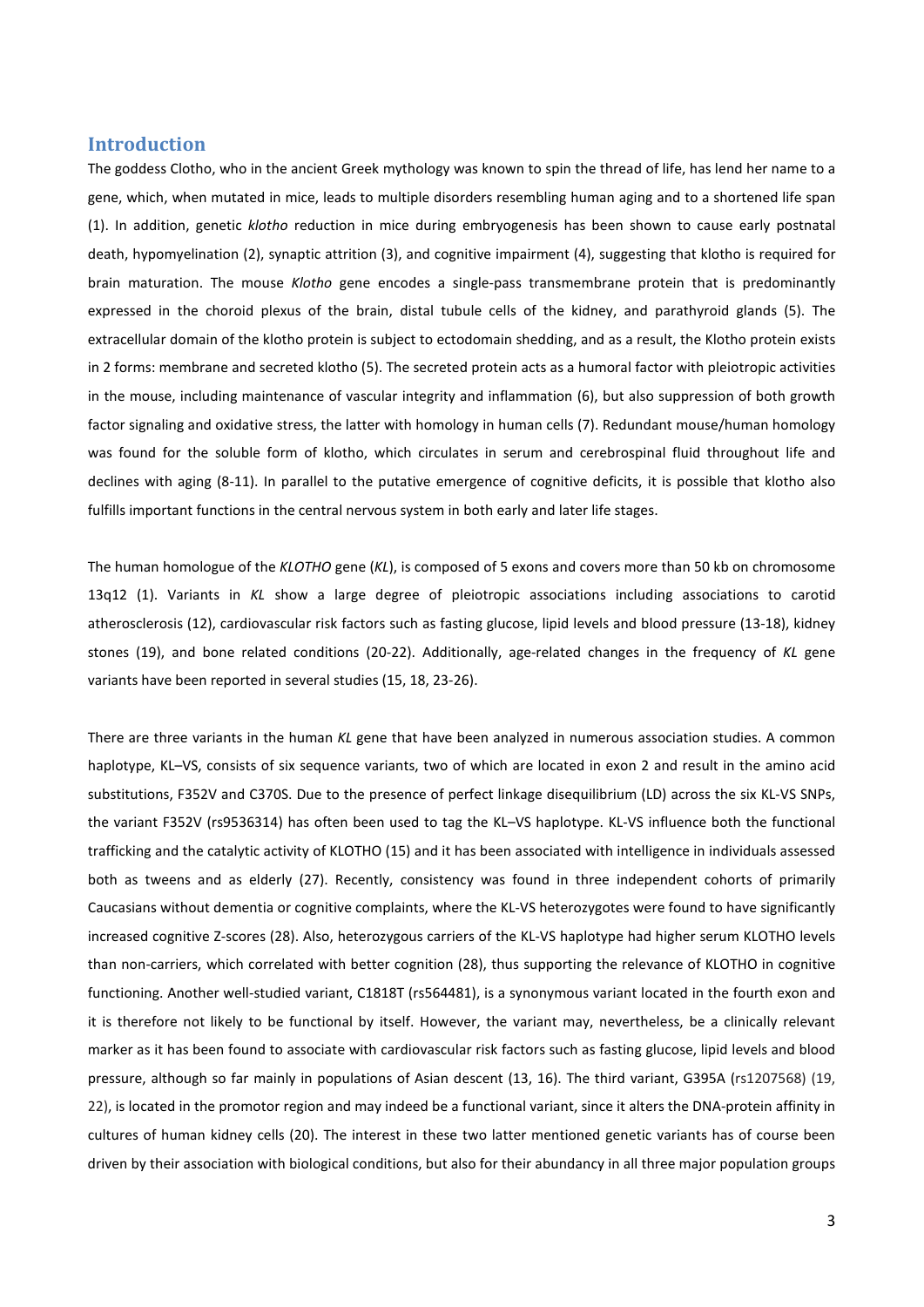i.e. Asians, Africans and Caucasians. In contrast, the KL-VS variant is very rare in the Asian populations (20, 29, 30). To our knowledge C1818T (rs564481) and G395A (rs1207568) have not previously been reported in relation to cognitive function.

In this study, we first investigated whether the minor allele of the KL-VS variant, rs9536314 (F352V), is associated with a higher cognitive level and a slower cognitive decline in a large population of oldest old Danes. We also tested nineteen tagging variants, of which no a priory hypothesis was applied for eighteen variants in relation to cognition, thereby covering the majority of the genetic variation in *KL*. The study population comprised three birth cohorts of oldest old Danes, who were assessed by two panels of cognitive tests. In one cohort, the 1905 birth cohort, cognitive tests were assessed repeatedly with up to seven years of follow-up, and in this cohort the effect of the *KL* gene variants were studied both at a cross-sectional cognitive level and by the longitudinal change in cognition.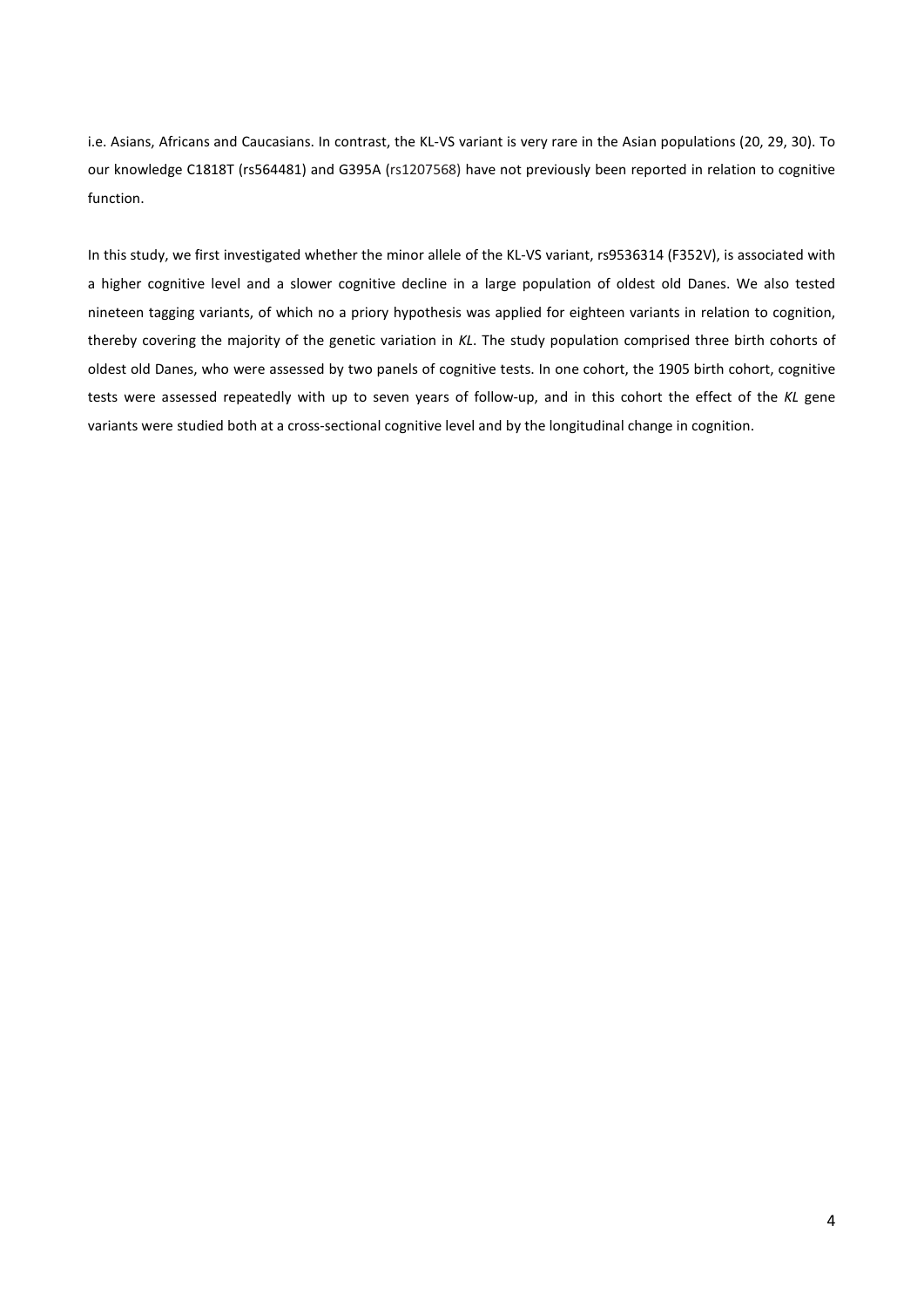# **Materials and Methods**

## *Subjects*

The participants included in this study were drawn from three population-based nationwide surveys conducted at the University of Southern Denmark: The Danish 1905 birth cohort Study (31), the Danish 1910 birth cohort Study (unpublished data) and the Danish 1915 birth cohort Study (32). The Danish 1905 birth cohort Study is a prospective investigation of an entire Danish birth cohort. The survey was initiated in 1998, when the participants were 92-93 years old and followed by three follow-up studies of the participating survivors in 2000, 2003 and 2005. Of the 3,600 individuals still alive at intake, 2,262 participated, and 1,651 provided either a blood spot sample or a cheek swap at their first assessment in 1998. The Danish 1910 and 1915 birth cohort studies include Danes born in 1910 and 1915, respectively, who were alive and living in Denmark on September 1<sup>st</sup> 2010. Among 400 invited participants from the 1910 birth cohort study, 273 participated and 176 provided blood samples. In the 1915 birth cohort study, 2,509 individuals were identified as eligible participants when they were 95 years old, 1,584 individuals participated and 1,165 individuals provided biological samples (32). Each of the surveys in the cohort studies comprises multidimensional face-to-face interviews and assessments of cognitive and physical functioning. Written informed consents were obtained from all participants and all three surveys were approved by the The Regional Scientific Ethical Committees for Southern Denmark.

## *Assessment of cognitive function*

Cognitive functioning was assessed by using a 5-component cognitive composite score and the Mini Mental State Examination (MMSE) (33). The 5-component cognitive composite measures were originally selected to represent tasks that are sensitive to normative age changes, and which could be reliably and briefly assessed by lay interviewers. The cross sectional decline in cognitive function was estimated to approximately two and a half standard deviation from age 45 to 90 years (34). The specific tasks included a fluency task, which involved the number of animals an individual could name in a 1-minute interval, forward and backward digit span, and immediate and delayed recall of a 12-item list. The cognitive composite score (CCS) was computed separately for each cohort by taking the sum of the five standardized measures, separately from each cohort (33). The widely used MMSE ranges from 0 to 30 and can be graded as severely impaired for scores between 0 and 17, mildly impaired for scores between 18 and 23 and normal for scores between 24 and 30.

#### *Genotyping and quality control*

DNA from 1905 birth cohort participants was either extracted from blood spots using the QIAamp DNA Mini and Micro Kit (Qiagen, Hilden, Germany) according to the manufacturer's protocol, or from whole blood using a salting out method (35).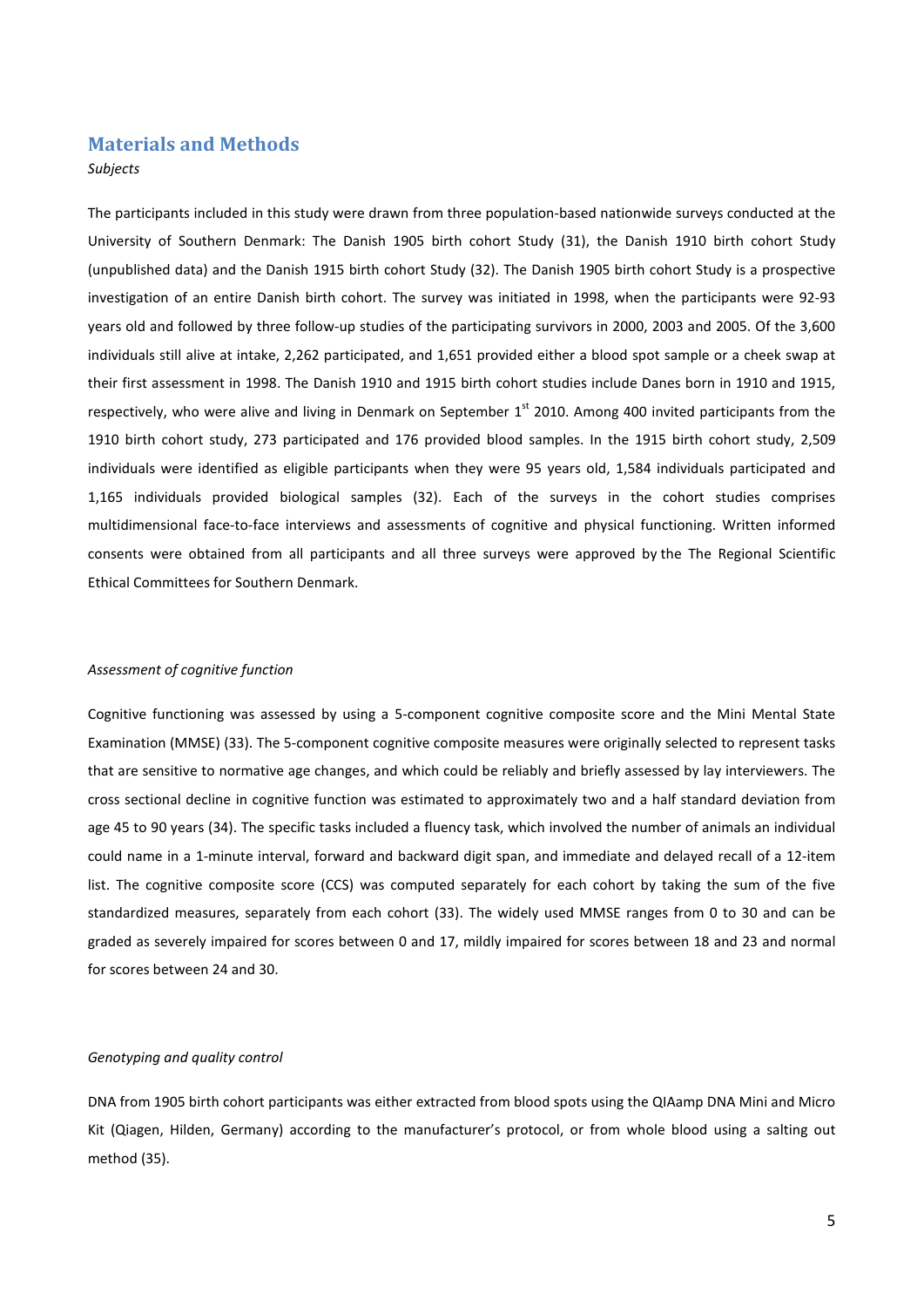DNA from participants in the 1910 and 1915 cohorts was extracted from dried blood spots as previously described (36).

*KL* genotype data for the 1905 birth cohort were drawn from a previous study investigating the known genetic variation of a large number of candidate aging-related genes (24). Tagging SNPs with a minor allele frequency of at least 5%, and covering the majority of the common variation in the coding region plus 5,000 bp upstream and 1,000 bp downstream of the gene were selected and genotyped using the Illumina GoldenGate platform (Illumina Inc, San Diego, CA, USA). Genotype data for a total of nineteen KL tagging SNPs in 1,088 individuals was available for the present study.

For the 1910 and 1915 birth cohorts, *KL* genotype data was drawn from an existing genome wide data set previously acquired using the Illumina HumanOmniExpress BeadChips (Illumina, San Diego, CA, USA) (36). Eight of the nineteen tagging SNPs in the KL region were present in this data set and passed the quality control (QC) criteria; rs398655, rs562020, rs495392, rs2283368, rs9526984, rs2320762, rs657049, and rs648202. Two additional SNPs, rs9527024 and rs683907, were used as proxies, since they were in perfect LD with for the initially selected tagging SNPs, rs9536314 and rs564481, respectively. The pair-wise LD estimates were obtained using the SNAP database (Broad institute, MIT) based on the 1000 Genomes pilot 1 data set and the CEU population panel (37). Genotype data were retrieved for a total of 405 study participants, who were all older than 96 years of age.

## *Statistical analyses*

Statistical analyses were performed using STATA 10.1 (StataCorp, Texas, USA). The influence of *KL* variants were assessed by linear regression analysis applying an additive genetic model and using intake measures adjusted for age, sex and time (birth year from 1905 coded as 0, 5 and 10). Data were analyzed in the combined 1905, 1910, and 1915 cohort group with 1 df on genotypes recoded 0, 1 and 2, where 0 are homozygotes for the major allele, 1 are heterozygotes, and 2 are homozygotes of the minor allele. Additionally, stratified analyses were performed by including the 1905 birth cohort and the 1910-1915 cohorts independently. Both the CCS and the MMSE were analysed as continuous variables. Subsequently, the KL-VS genotypes were analysed as categorical variables to test a nonadditive model. Post-hoc linear regression analyses was performed on selected SNPs using the additive genetic model with and with-out the inclusion of an interaction term. Haplotypes of rs562020 and rs398655 were analysed on the combined cohort using linear regression analyses. Interactions were studied in categories of low vs. high cognition and presence/absence of the the rs562020 and rs398655 AG haplotype and the KL-VS genotypes. Odds ratios were calculated using logistic regression adjusted for age, age and birth year.

The 1905 cohort participants were assessed by cognitive measures in 1998, 2000, 2003 and 2005. A random effects model was applied to this cohort to perform analyses of the associations between *KL* variants and both the intercept and the slope of cognitive functioning separately within the 1905 birth cohort, since this cohort was assessed repeatedly with a follow-up time of up to seven years. By using a random effects model we considered the time from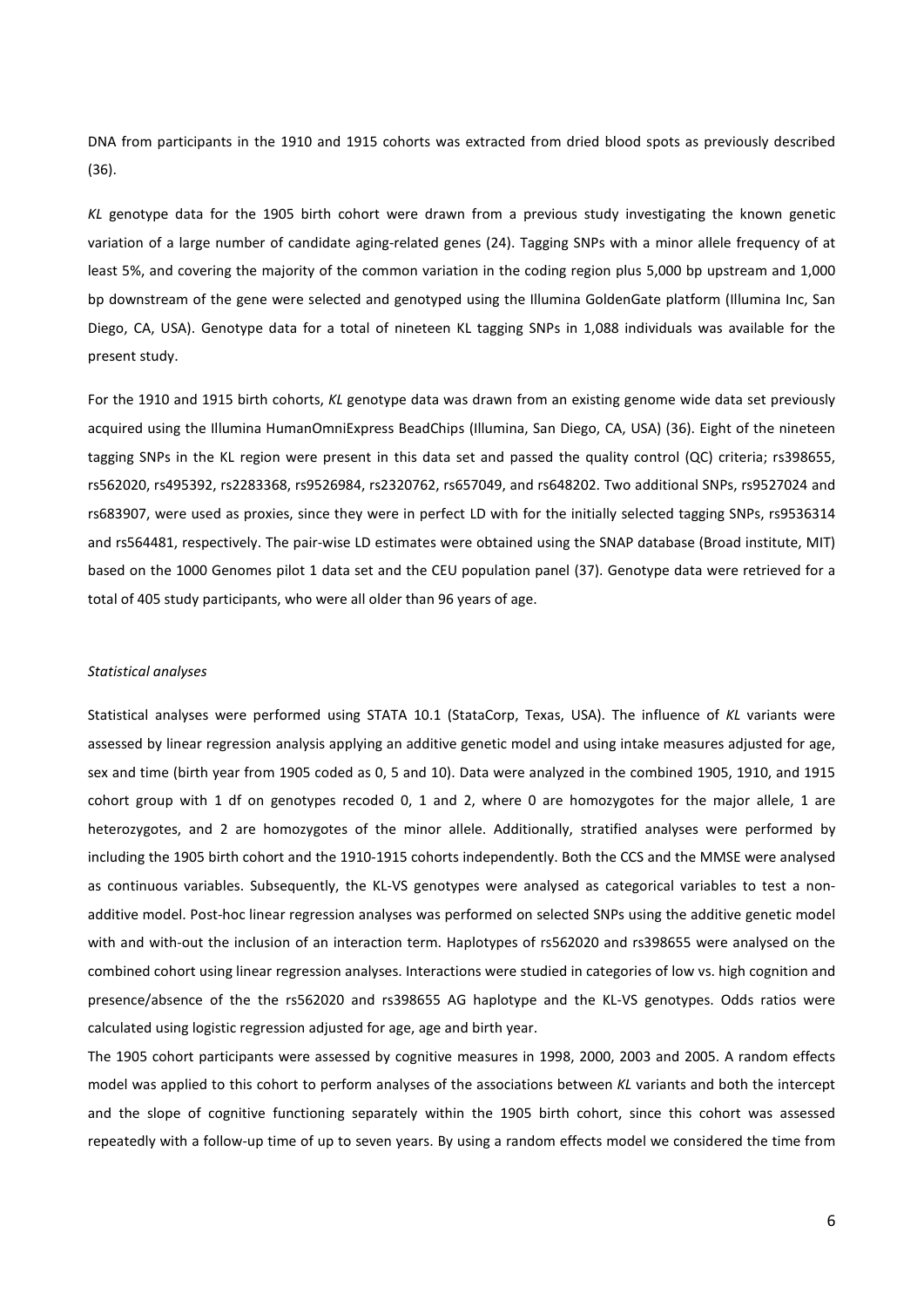intake and the fact that some participants were assessed 2-4 times. The annual linear slope of decline was estimated for both CCS and MMSE among the 1905 cohort participants. Analyses included additive genetic modes with genotypes coded as 0, 1 and 2 as written above for regression analysis. Sex and time from intake was included as covariates. The intercept was defined as the level of the cognitive functioning at the age of 93 as described in details elsewhere (38).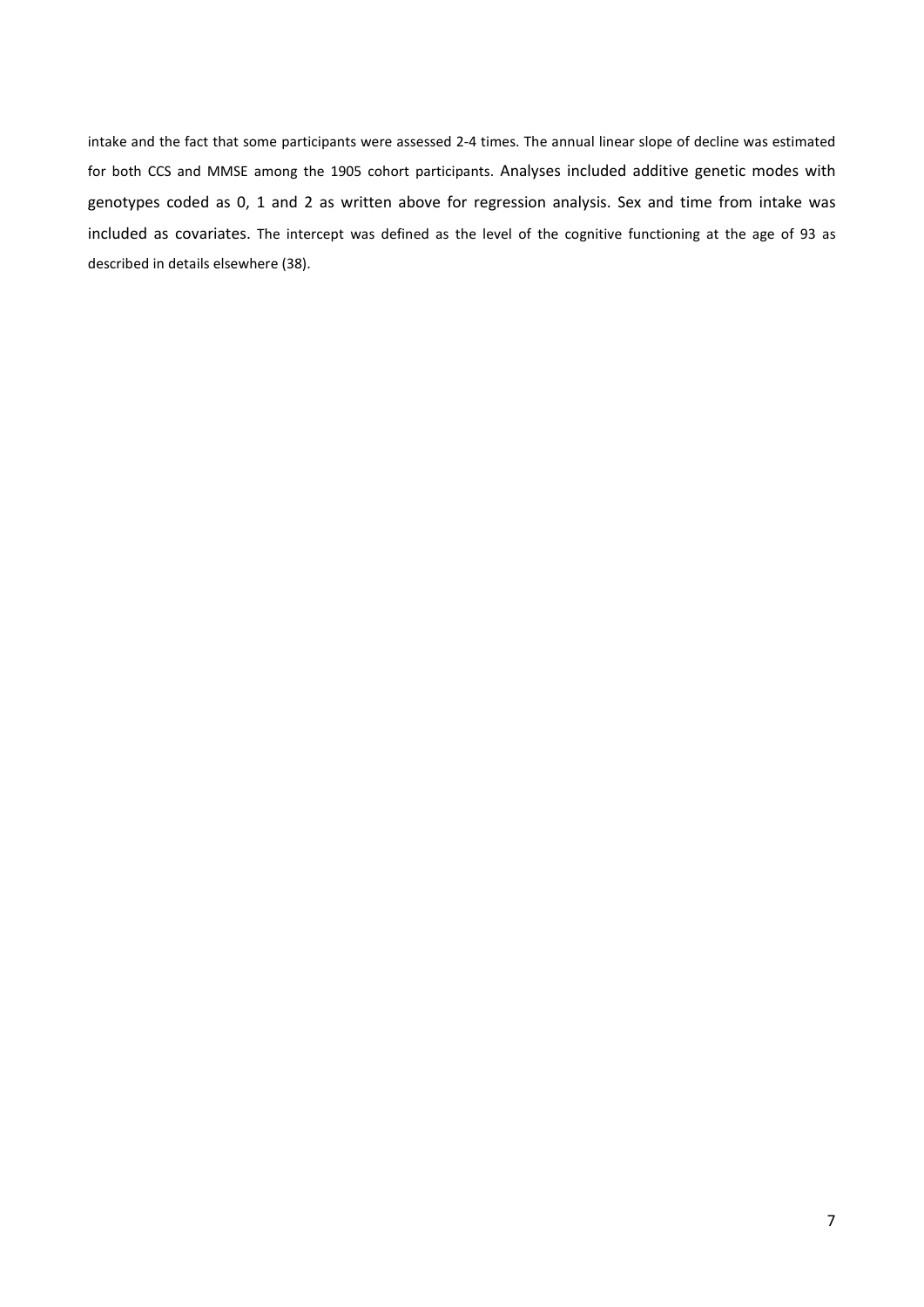# **Results**

#### *Study population and genotypes*

The study population comprised three cohorts of oldest old born in 1905, 1910 or 1915. Descriptives of the cohorts; mean age, assessment date and mean cognitive performance CCS and MMSE are presented in Table 1. The estimated annual linear slope of decline for CCS and MMSE among the 1905 cohort is described in details elsewhere (38). Descriptives of the nineteen *KL* tagging SNPs in the 1905 birth cohort and the ten equivalent SNPs or proxy SNPs in the 1910 and 1915 birth cohorts are shown in Table 2. All gene variants, except rs397703 and rs1207362, were in Hardy-Weinberg equilibrium (HWE) (p>0.05).

#### *Cross-sectional analysis of KL variants and cognitive function*

Carriers of the functional KL-VS variant, as determined by either rs9536314 or the proxy rs9527024, had a poorer cognitive function than non-carriers when assessed using the MMSE (β: -0.59, p=0.046). This association was, however, only borderline significant and not reflected in the CCS (β: -0.06, p=0.74). Of note those homozygous for the KL-VS variant (N=38) had a better cognitive function than non-carriers, thus we subsequently applied a restricted model suggested by Dubal and co-workers that leaves out the homozygous KL-VS carriers from the analysis. This model was slightly better than the additive model, as heterozygous carriers of KL-VS had 1/10 of a SD poorer cognitive function in the CCS (β: -0.40, p=0.06) and 1/7 of a SD poorer cognitive function in the average MMSE (β: -0.81, p=0.02) than non-carriers.

In contrast, two variants, rs398655 and rs562020, that are located in the 5' end of the gene region were found to associate with both MMSE and CCS. The rs398655 variant is located upstream from the coding region, and carriers of the rs398655 C allele had better cognitive function than non-carriers both on the CCS (β: 0.35, p=0.008) and the MMSE (β: 0.64, p=0.003). Regarding the other variant, rs562020, which is located in the 5'end of the first intron, carriers of the A allele were found to have better cognitive function than non-carriers based on both the CCS (β: 0.30, p=0.03) and the MMSE (β: 0.54, p=0.02) (Table 3).

The effects of the rs398655 and rs562020 variants were investigated using post-hoc statistical regression models both including and leaving-out an interaction term. When repeating the analyses conditioning on the KL-VS variant, the associations between the rs398655 variant or the rs562020 variant and MMSE or CCS remained virtually unchanged, suggesting that these variants associate to cognition independently of KL-VS. Also, there was no interaction between the KL-VS variant and the variants rs398655 and rs562020. However, there was significant interaction between rs562020 and rs398655 (p<0.004), but the two variants are only in partial LD (D'=0.62, R<sup>2</sup>=0.27). Thus, haplotype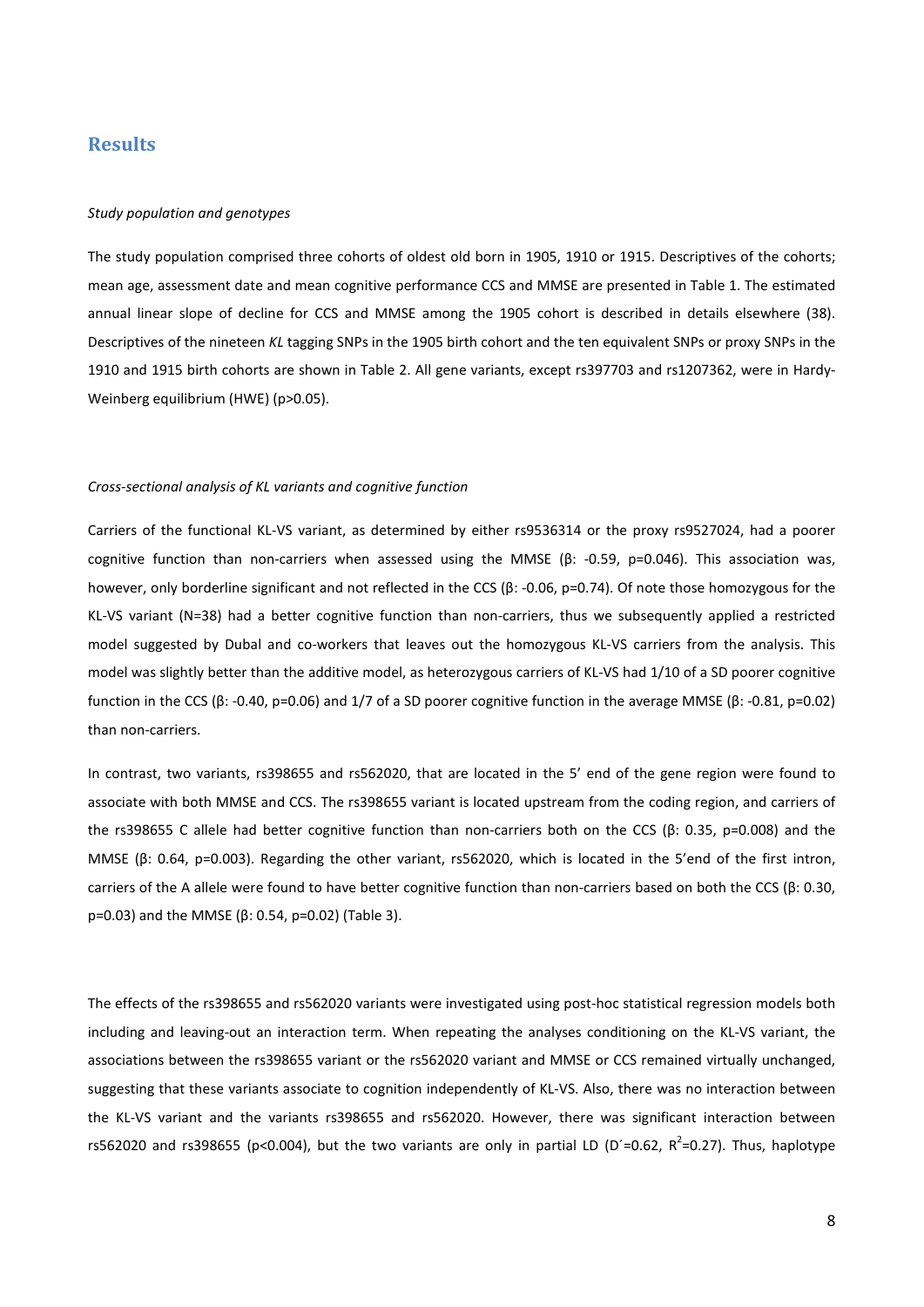analyses were carried out and as illustrated in the combined analysis (All) in Table 4 the analyses revealed that the haplotype, rs398655/rs562020 AG, i.e. the haplotype not carrying any of the minor alleles, was significantly associated with poorer CCS equivalent to 1/5 of a standard deviation (β: -0.76, p=0.001) and 1/5 of a standard deviation poorer MMSE (β: -1.10, p=0.003). Thus the haplotype effect was larger than that of KL-VS in the oldest old. Also the haplotype association was strikingly consistent as the associations remained statistical significant across two cognitive measures in the two cohort strata (Table 4). As displayed in Table 5 more individuals are cognitive impaired among carriers of the AG haplotype than non-carriers equivalent to an increased risk (Odds Ratio) of 45% for being severely impaired (MMSE <18) and an 37% higher risk of having a CCS lower then the mean (CCS <0.21) among non-carriers of the KL-VS variant (WT). The genotype restricted analyses not only illustrate the effect of the AG haplotype, but they also show that the AG haplotype is not an underlying effect of the KL-VS variant. In contrast the risk of the AG haplotype was much smaller and did not reach significance among heterozygotes KL-VS carriers.

## *Longitudinal analysis of KL variants and cognitive function*

The effect of *KL* variants on change of cognitive functioning was studied among the 1905 birth cohort participants, who were 92-93 years of age when entering the study and were followed until their 100 year birthday. No significant associations with cognitive decline were observed for the KL-VS variant, the rs398655 variant or the rs562020 variant. However, there was a tendency for the rs398655C allele to be associated with a steeper rate of cognitive decline as compared to non-carriers (slope: 0.08, p-value: 0.08). Similarly, a more rapid cognitive decline was observed for carriers of the rs22833368 G allele compared with non-carriers with respect to the CCS (slope: -0.19, p-value: 0.008). In addition, carriers of the rs9526984 G allele declined more rapidly than non-carriers when assessed on the MMSE (slope: -0.38, p-value: 0.02) (Table 6).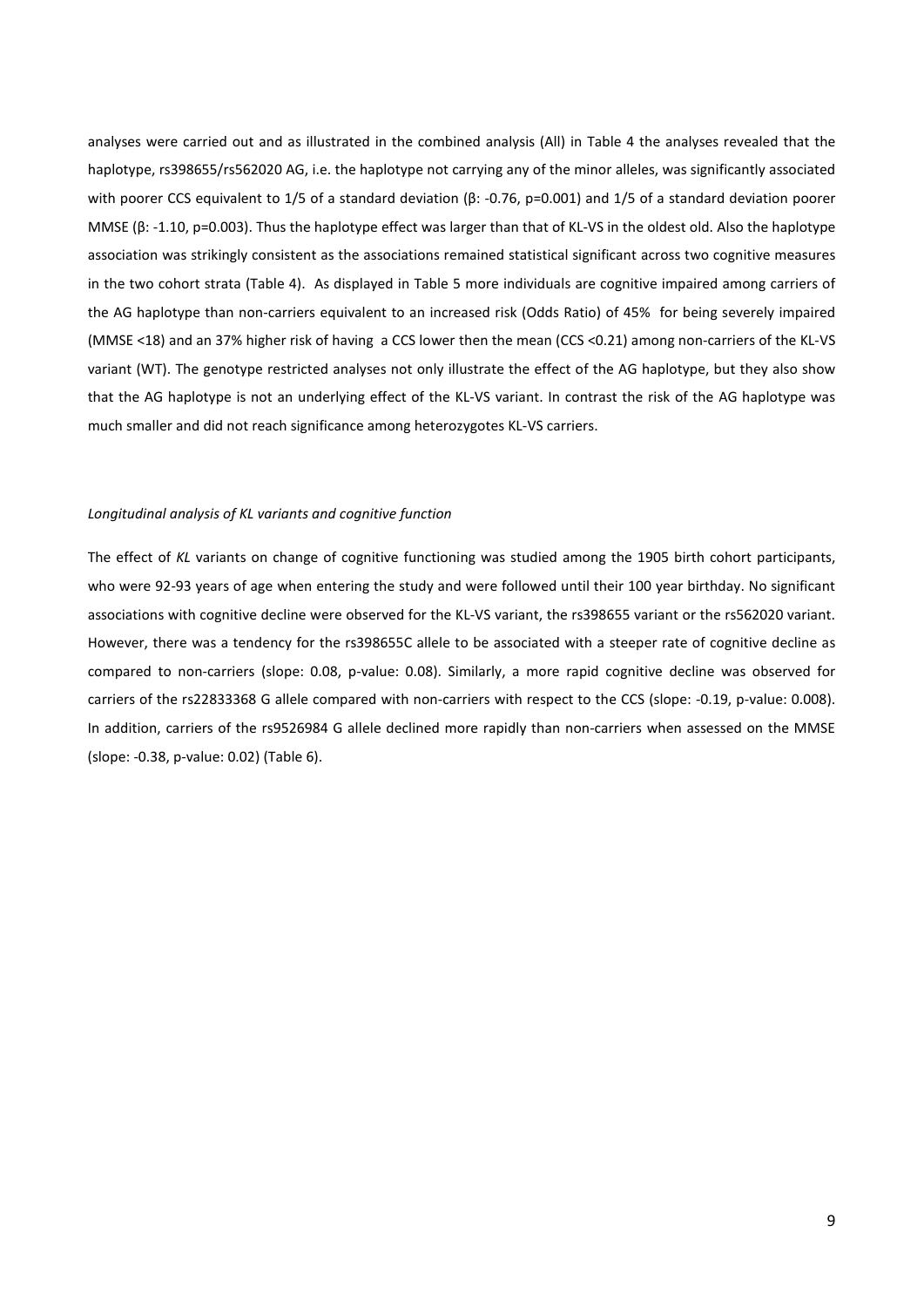# **Discussion**

The *KL* gene has recently been proposed to be relevant for normal cognitive functioning. In the present work most of the common genetic variation in *KL* was tagged using nineteen polymorphic variants of which ten variants were studied across three cohorts of oldest old. Here we observed several associations between cognitive function and the minor alleles of gene variants in the coding region and upstream of *KL*, which indicates that *KL* may be relevant in cognitive function among the oldest old. Our most noteworthy results are the consistent association with cognition across two measures of cognitive performance, CCS and MMSE, of the upstream positioned rs398655 variant, and the rs562020 variant, situated in the far 5' end of the first intron of *KL*. Also it is noteworthy that the effect of the combined AG haplotype of these variants was larger than the effect of the most intensively studied variant in *KL*, the KL-VS variant, in the oldest old. In addition, the rs2283368 and rs9526984 variants were significantly associated with the slope of decline, but these were also restricted to only one of the two cognitive measures.

In the present work the KL-VS variant was associated with poorer cognitive performance on the MMSE scale and this was further supported when applying the Dubal and co-workers model restricted to heterozygous KL-VS variant carriers and non-carriers, which led the results in the CCS to become borderline significant. Nonetheless, these results are contrary to those found recently by Dubal and co-workers (28). We can not rule out that the results in the present work may simply be chance findings, but we must emphasize that both CCS, MMSE and Dubal and co-workers cognitive tests are combined tests that share elements of working memory in addition to specific elements i.e. speeded tasks in CCS and basic orientation tasks in MMSE. Another explanation for the difference in the two studies is that the association is age-dependent; This is supported by the notion that our observations were made among 92+ year old individuals, whereas the initially report by Dubal and co-workers was observed among middle aged and elderly individuals with a maximum age of 85 years. Secondly, Dubal and co-workers reported a potential regression toward the mean with age, a tendency that could continue to the oldest old ages thereby supporting the discordance between the two studies (28). Thirdly, an age dependent effect of the KL-VS variant has analogously been observed in longevity studies (26). Thus the KL gene variant may exemplify that a genetic effect can be age-dependent not only for mortality, but also for aging phenotypes such as cognitive function.

The novel finding that the rs562020 variant is associated with cognitive performance could be of substantial interest, since the variant is situated in a potential regulatory element. Also, rs562020 is not in LD with other variants with obviously functional effects according to the HaploReg V2 database (Broad institute, MIT). Additionally, rs562020 uniquely modifies a binding site for the zinc-finger transcriptional repressor protein, RP58, which in mice is a key regulator of neuronal migration (39). The rs398655 variant may likewise be important in gene regulation, but it seems more obvious that the association is caused by one or several other variants in LD with rs398655. Many of these variants were not investigated in the present study and are both located in enhancer elements and/or modify one or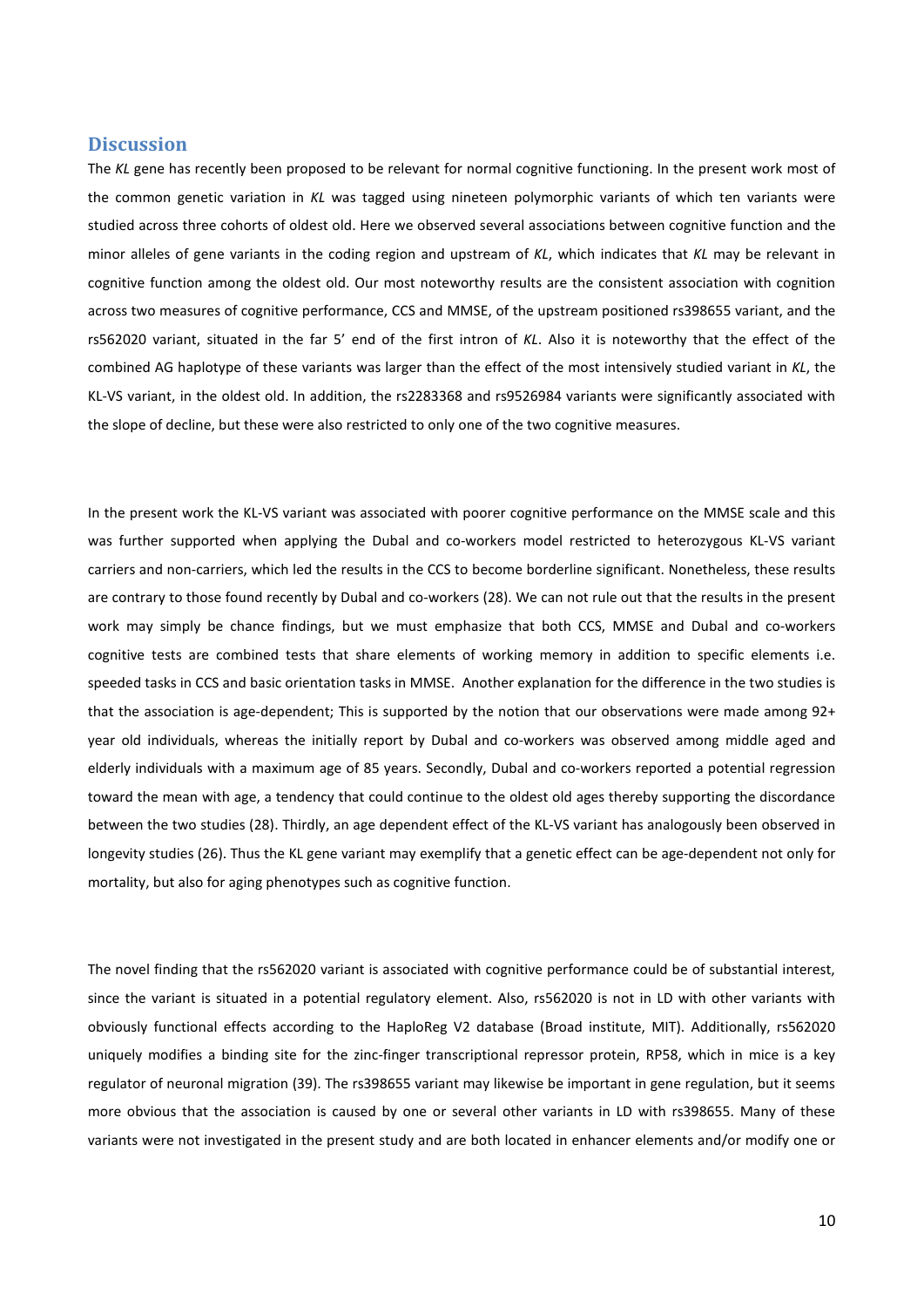several transcriptional binding sites. An alternative hypothesis is that rs398655 causes a missense variation, H585Q, in a yet only hypothetically predicted transcript (XM\_005266617) that expectedly encodes an uncharacterized protein LOC101927403 (NCBI database). Similarly, the variant G395A (rs1207568), which is important in other age-related phenotypes, is predicted to be a missense variant, P85S, in the same transcript, but in the present work it was not found to be associated with cognition (by proxy rs397703). The complexity of the *KL* gene variants, including rs398655 and rs562020, i.e. whether they themselves are functional or whether they are proxies for functional variants, is difficult to deduce. One way of understanding the complexity is by functional studies that characterize the regulatory elements of the KL gene as well as the possible role of the hypothetical protein LOC101927403. Another inform came from our haplotype analyses that suggest a combined role of rs398655 and rs562020, since the AG haplotype, which is composed of the major alleles of the two variants, was robustly associated with a poorer cognitive level across both cognitive measures and cohort strata and even independent of KL-VS. Since the effect was even stronger than that of KL-VS we suggest that this haplotype is a risk factor for cognitive deterioration and function in the oldest old. The notion that multiple genetic variations in KL are important is supported by other genetic variants, C1818T and G395A, which were previously associated with various phenotypes.

There are several advantages to this study. First of all, we used tagging SNPs to cover the major part of the genetic variation in *KL*, and thus we were able to detect novel associations with SNPs other than the most obvious candidate SNPs, C1818T, G395A and KL-VS. Secondly, the span of cognitive function varies more at extreme old ages compared with at younger ages, and thus there is likely a gain of power by studying oldest old participants. Thirdly, it is possible that some gene variants associate more strongly with cognition in selected populations, such as the oldest old, compared to less age-selected populations. If these scenarios indeed are the reasons why we observed associations between novel *KL* variants and cognition, then our study set-up might be ideal for identifying other novel gene variants in relation to cognitive functioning.

Our study also included a longitudinal analysis enabling us to examine the genetic effect of cognitive decline at the very old ages. We did not find a consistent impact of any of the *KL* variants on the slope of cognitive decline, but a tendency towards an association between a higher cognitive level and a more rapid decline was observed for the rs398655 C allele. This is similar to an observation found for variants in the *CLU* gene, and it probably indicates a regression towards the mean. We previously suggested that this trend could be explained by individuals with a high initial cognitive level having more room for declining compared to those with a lower initial cognitive level (38). In contrast, Deary and co-workers stressed that their longitudinal cohort study showed that the KL-VS gene variant associated with intelligence similarly in early and old age, thus suggesting that the KL-VS gene variant may impact on cognition in a large span of life (27). However, their study participants were younger than participants in the present work and their findings may therefore not necessarily apply to the oldest old.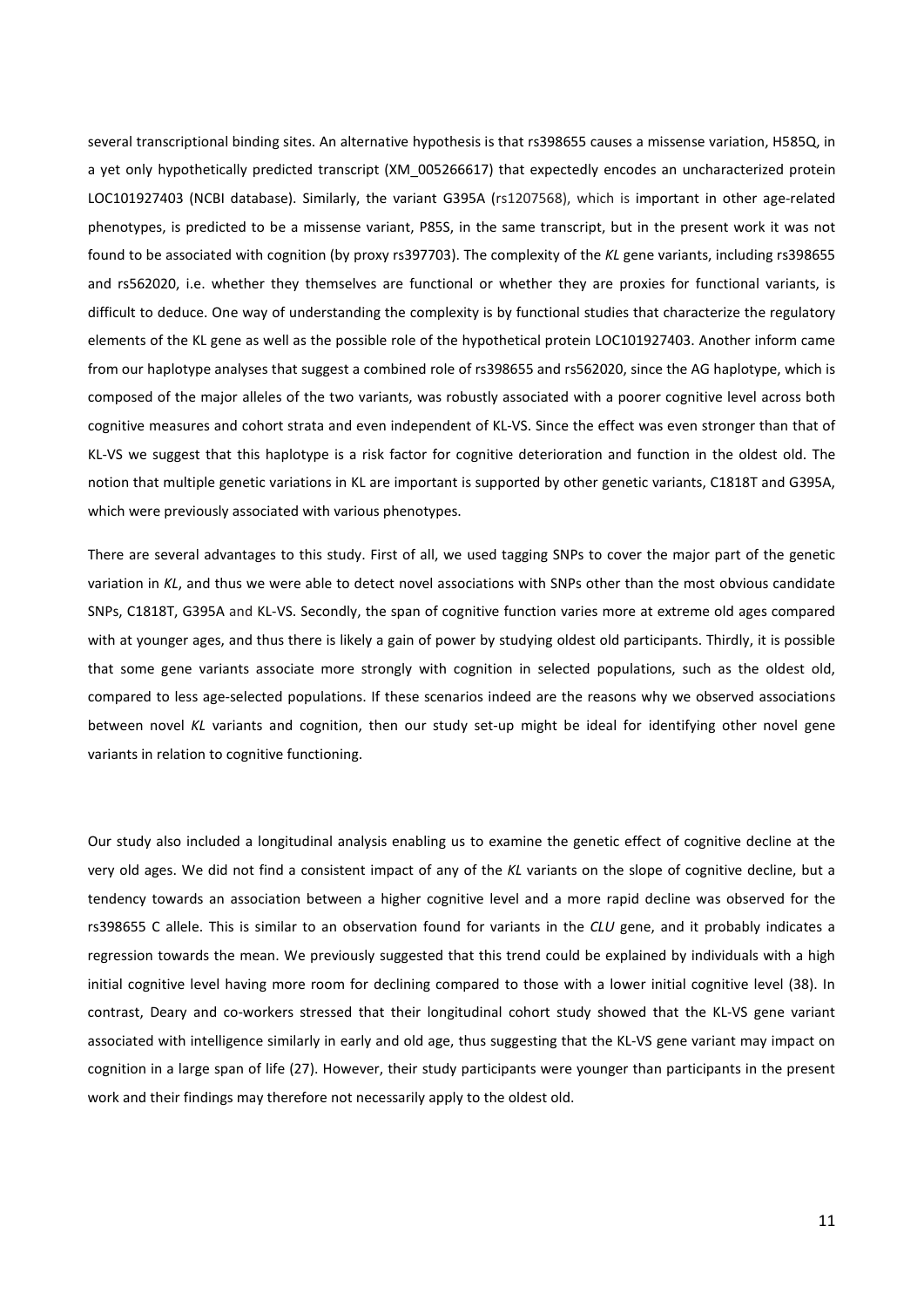There are also several drawbacks to our study that should be mentioned. First of all, the study only includes oldest old Danes, thus our novel findings may not necessarily be generalised to younger cohorts. Also our results may only apply to participants who are within the normal range cognitively and can not necessarily be extrapolated to clinically relevant functional decline. Secondly, there may be population differences that could influence the effects of the association between *KL* variants and cognition when generalised to other populations. One such explanation could be that the KL-VS variant is common in European populations and almost non-existing in East Asian populations.

In conclusion, we suggest that several *KL* variants are important for normal-range cognitive function in the oldest old. Also, we present evidence that suggests the genetic effect of KL-VS carriers on cognitive function is dependent on the ages of the elderly individuals. Thus our results suggest age is a crucial factor both when exploring novel associations between gene variants and age-related phenotypes and when exploring known gene candidates in associations with new phenotypes.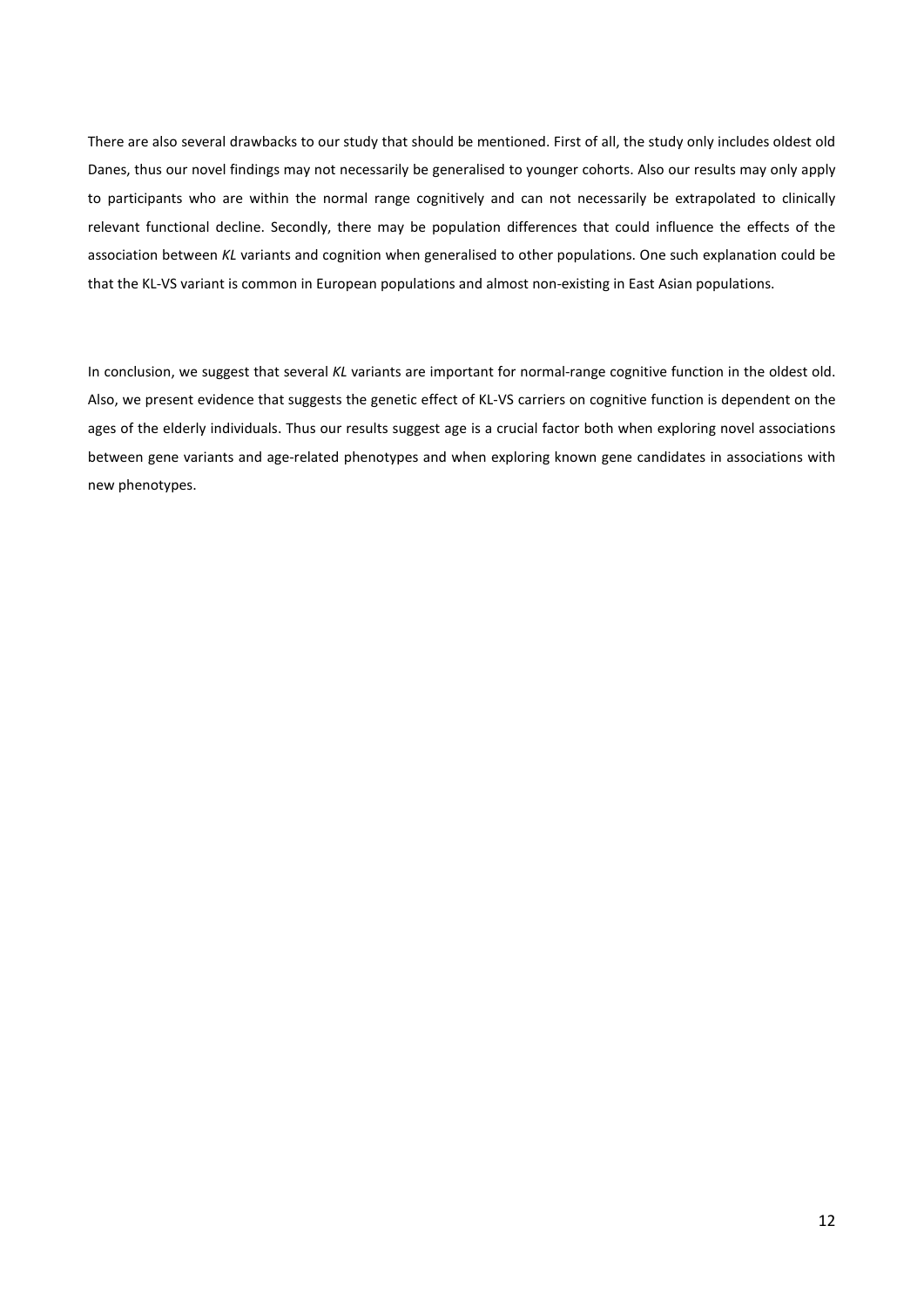## *Acknowledgements*

The study was supported by a grant from the US National Institutes of Health/National Institute on Aging, Grant No. P01 AG08761; by a grant from The Danish Agency for Science, Technology and Innovation, Grant No. 09–070081, the INTERREG 4 A programme Syddanmark-Schleswig-K.E.R.N, the European Union's Seventh Framework Programme (FP7/2007-2011) under grant agreement n° 259679 and by grants from the Brødrene Hartmanns, Hørslev Fonden, and A.P. Møller og Hustru Chastine MC-kinney Møllers foundations. The Danish Aging Research Center is supported by a grant from the VELUX Foundation.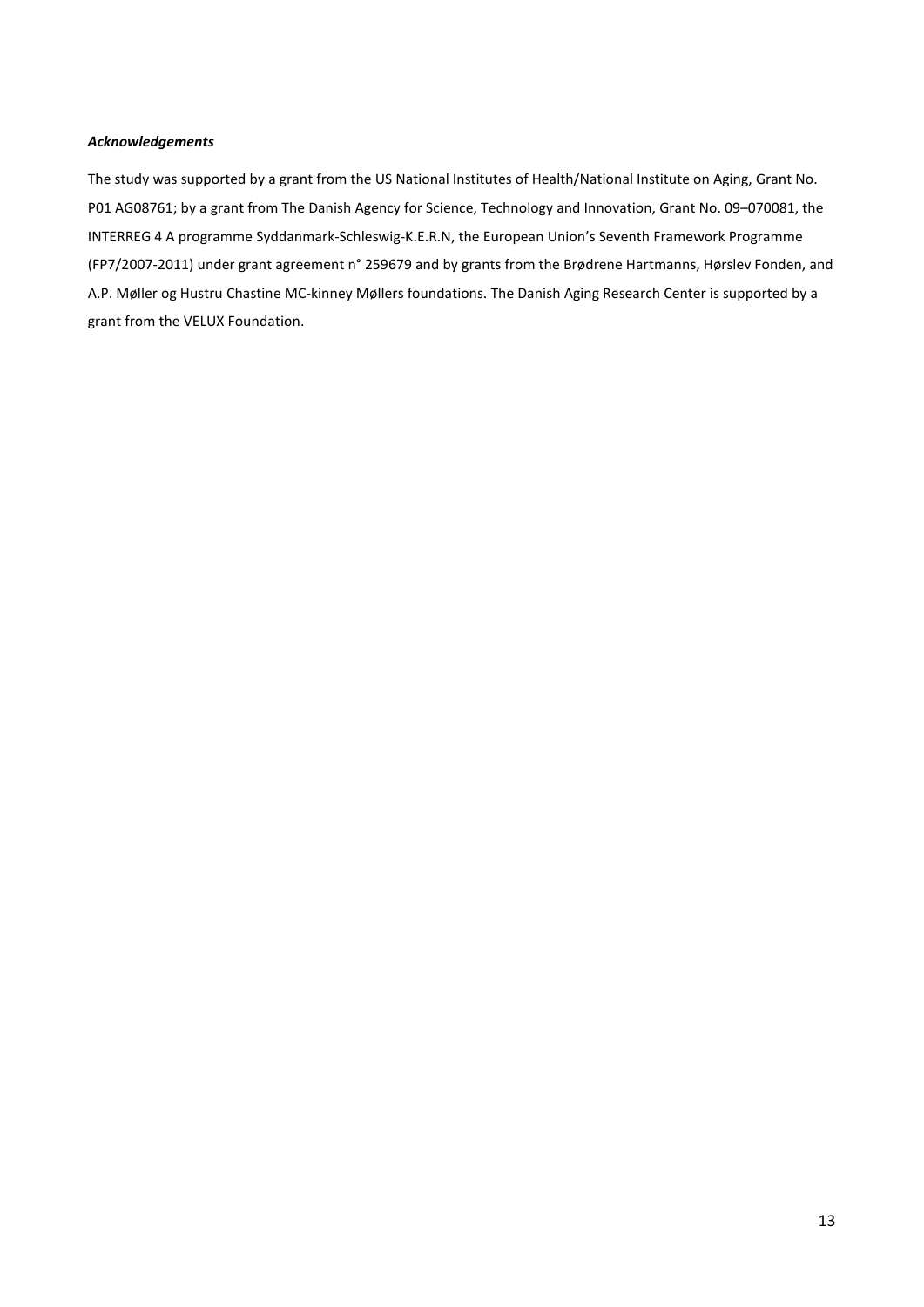## Reference List

1. Kuro-o M, Matsumura Y, Aizawa H, Kawaguchi H, Suga T, Utsugi T*, et al.* Mutation of the mouse klotho gene leads to a syndrome resembling ageing. Nature. 1997;**390**:45-51.

2. Chen CD, Sloane JA, Li H, Aytan N, Giannaris EL, Zeldich E*, et al.* The antiaging protein Klotho enhances oligodendrocyte maturation and myelination of the CNS. The Journal of neuroscience : the official journal of the Society for Neuroscience. 2013;**33**:1927-1939.

3. Shiozaki M, Yoshimura K, Shibata M, Koike M, Matsuura N, Uchiyama Y*, et al.* Morphological and biochemical signs of age-related neurodegenerative changes in klotho mutant mice. Neuroscience. 2008;**152**:924-941.

4. Nagai T, Yamada K, Kim HC, Kim YS, Noda Y, Imura A*, et al.* Cognition impairment in the genetic model of aging klotho gene mutant mice: a role of oxidative stress. FASEB journal : official publication of the Federation of American Societies for Experimental Biology. 2003;**17**:50-52.

5. Kuro-o M. Klotho and aging. Biochimica et biophysica acta. 2009;**1790**:1049-1058.

6. Shimada T, Takeshita Y, Murohara T, Sasaki K, Egami K, Shintani S*, et al.* Angiogenesis and vasculogenesis are impaired in the precocious-aging klotho mouse. Circulation. 2004;**110**:1148-1155.

7. Yamamoto M, Clark JD, Pastor JV, Gurnani P, Nandi A, Kurosu H*, et al.* Regulation of oxidative stress by the anti-aging hormone klotho. The Journal of biological chemistry. 2005;**280**:38029-38034.

8. Imura A, Iwano A, Tohyama O, Tsuji Y, Nozaki K, Hashimoto N*, et al.* Secreted Klotho protein in sera and CSF: implication for post-translational cleavage in release of Klotho protein from cell membrane. FEBS letters. 2004;**565**:143-147.

9. Duce JA, Podvin S, Hollander W, Kipling D, Rosene DL, Abraham CR. Gene profile analysis implicates Klotho as an important contributor to aging changes in brain white matter of the rhesus monkey. Glia. 2008;**56**:106-117.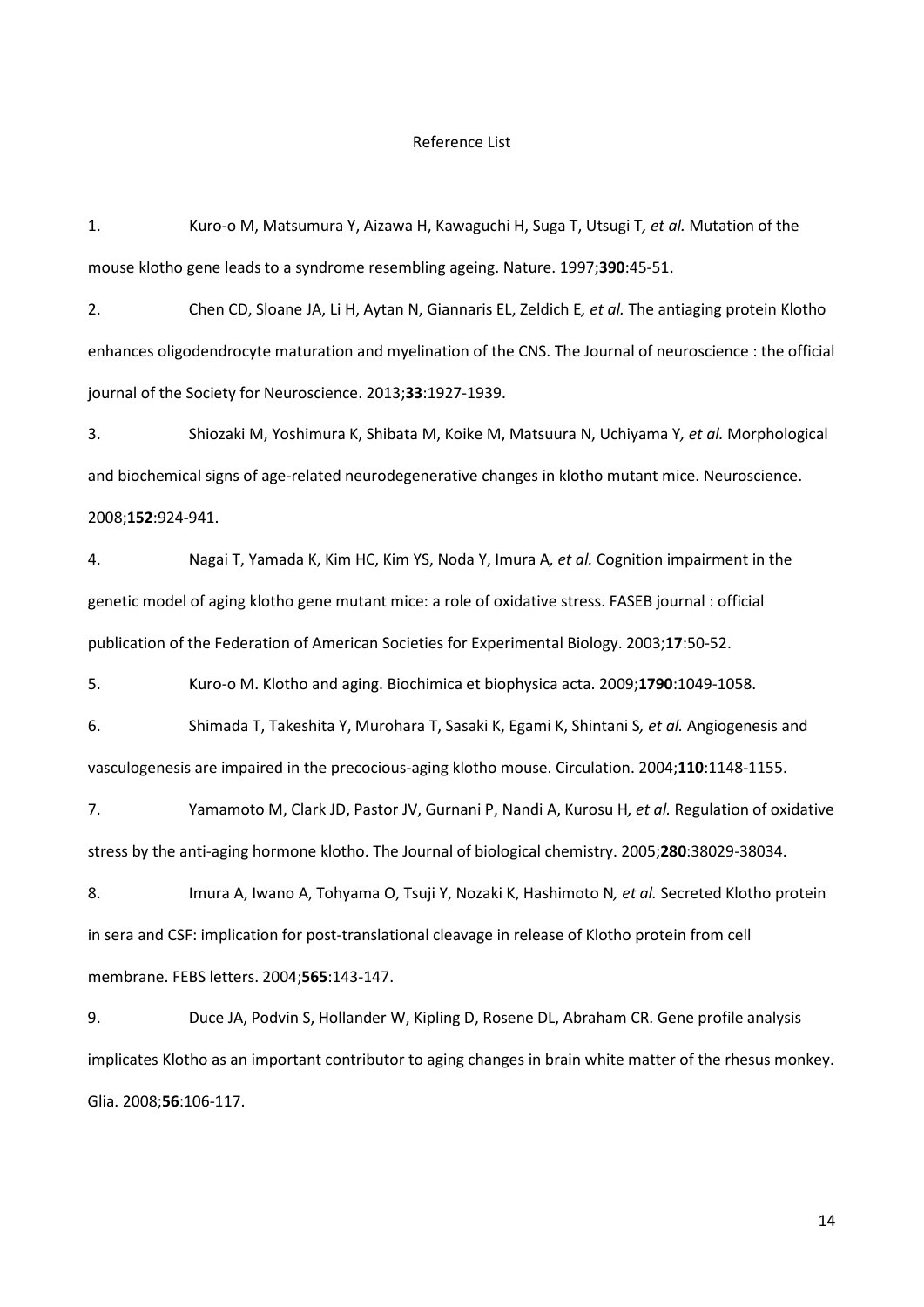10. Semba RD, Cappola AR, Sun K, Bandinelli S, Dalal M, Crasto C*, et al.* Plasma klotho and mortality risk in older community-dwelling adults. The journals of gerontology Series A, Biological sciences and medical sciences. 2011;**66**:794-800.

11. Semba RD, Moghekar AR, Hu J, Sun K, Turner R, Ferrucci L*, et al.* Klotho in the cerebrospinal fluid of adults with and without Alzheimer's disease. Neuroscience letters. 2014;**558**:37-40.

12. Oguro R, Kamide K, Kokubo Y, Shimaoka I, Congrains A, Horio T*, et al.* Association of carotid atherosclerosis with genetic polymorphisms of the klotho gene in patients with hypertension. Geriatrics & gerontology international. 2010;**10**:311-318.

13. Rhee EJ, Oh KW, Yun EJ, Jung CH, Lee WY, Kim SW*, et al.* Relationship between polymorphisms G395A in promoter and C1818T in exon 4 of the KLOTHO gene with glucose metabolism and cardiovascular risk factors in Korean women. Journal of endocrinological investigation. 2006;**29**:613- 618.

14. Yamada Y, Ando F, Niino N, Shimokata H. Association of polymorphisms of the androgen receptor and klotho genes with bone mineral density in Japanese women. Journal of molecular medicine. 2005;**83**:50-57.

15. Arking DE, Krebsova A, Macek M, Sr., Macek M, Jr., Arking A, Mian IS*, et al.* Association of human aging with a functional variant of klotho. Proceedings of the National Academy of Sciences of the United States of America. 2002;**99**:856-861.

16. Shimoyama Y, Nishio K, Hamajima N, Niwa T. KLOTHO gene polymorphisms G-395A and C1818T are associated with lipid and glucose metabolism, bone mineral density and systolic blood pressure in Japanese healthy subjects. Clinica chimica acta; international journal of clinical chemistry. 2009;**406**:134- 138.

17. Jo SH, Kim SG, Choi YJ, Joo NR, Cho GY, Choi SR*, et al.* KLOTHO gene polymorphism is associated with coronary artery stenosis but not with coronary calcification in a Korean population. International heart journal. 2009;**50**:23-32.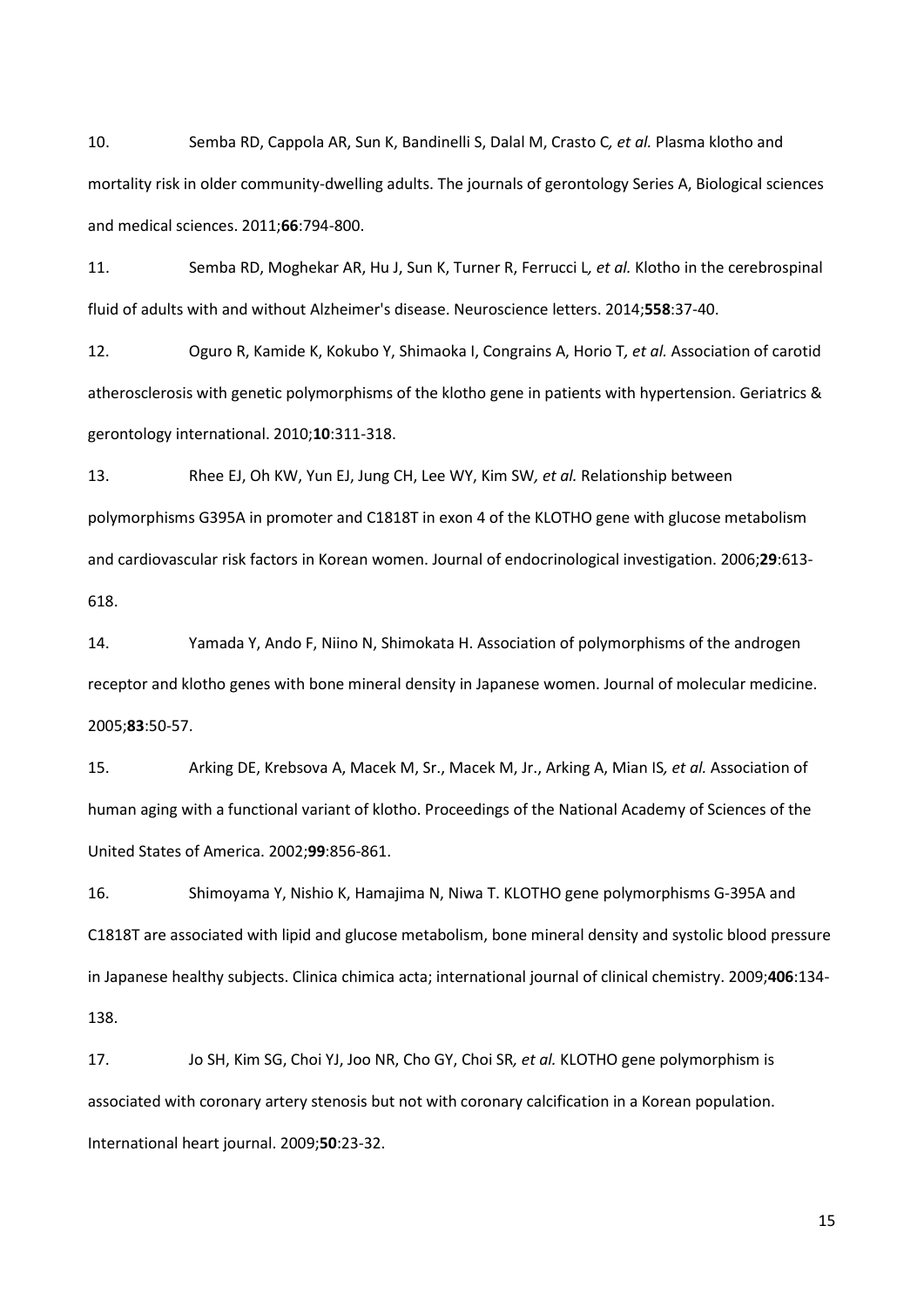18. Arking DE, Atzmon G, Arking A, Barzilai N, Dietz HC. Association between a functional variant of the KLOTHO gene and high-density lipoprotein cholesterol, blood pressure, stroke, and longevity. Circulation research. 2005;**96**:412-418.

19. Telci D, Dogan AU, Ozbek E, Polat EC, Simsek A, Cakir SS*, et al.* KLOTHO gene polymorphism of G395A is associated with kidney stones. American journal of nephrology. 2011;**33**:337-343.

20. Kawano K, Ogata N, Chiano M, Molloy H, Kleyn P, Spector TD*, et al.* Klotho gene polymorphisms associated with bone density of aged postmenopausal women. Journal of bone and mineral research : the official journal of the American Society for Bone and Mineral Research. 2002;**17**:1744-1751.

21. Zarrabeitia MT, Hernandez JL, Valero C, Zarrabeitia AL, Ortiz F, Gonzalez-Macias J*, et al.* Klotho gene polymorphism and male bone mass. Calcified tissue international. 2007;**80**:10-14.

22. Tsezou A, Furuichi T, Satra M, Makrythanasis P, Ikegawa S, Malizos KN. Association of KLOTHO gene polymorphisms with knee osteoarthritis in Greek population. Journal of orthopaedic research : official publication of the Orthopaedic Research Society. 2008;**26**:1466-1470.

23. Friedman DJ, Afkarian M, Tamez H, Bhan I, Isakova T, Wolf M*, et al.* Klotho variants and chronic hemodialysis mortality. Journal of bone and mineral research : the official journal of the American Society for Bone and Mineral Research. 2009;**24**:1847-1855.

24. Soerensen M, Dato S, Tan Q, Thinggaard M, Kleindorp R, Beekman M*, et al.* Human longevity and variation in GH/IGF-1/insulin signaling, DNA damage signaling and repair and pro/antioxidant pathway genes: cross sectional and longitudinal studies. Experimental gerontology. 2012;**47**:379-387.

25. Ko GJ, Lee EA, Jeon US, Pyo HJ, Chin HJ, Chae DW*, et al.* The association of Klotho polymorphism with disease progression and mortality in IgA nephropathy. Kidney & blood pressure research. 2012;**36**:191-199.

26. Invidia L, Salvioli S, Altilia S, Pierini M, Panourgia MP, Monti D*, et al.* The frequency of Klotho KL-VS polymorphism in a large Italian population, from young subjects to centenarians, suggests the presence of specific time windows for its effect. Biogerontology. 2010;**11**:67-73.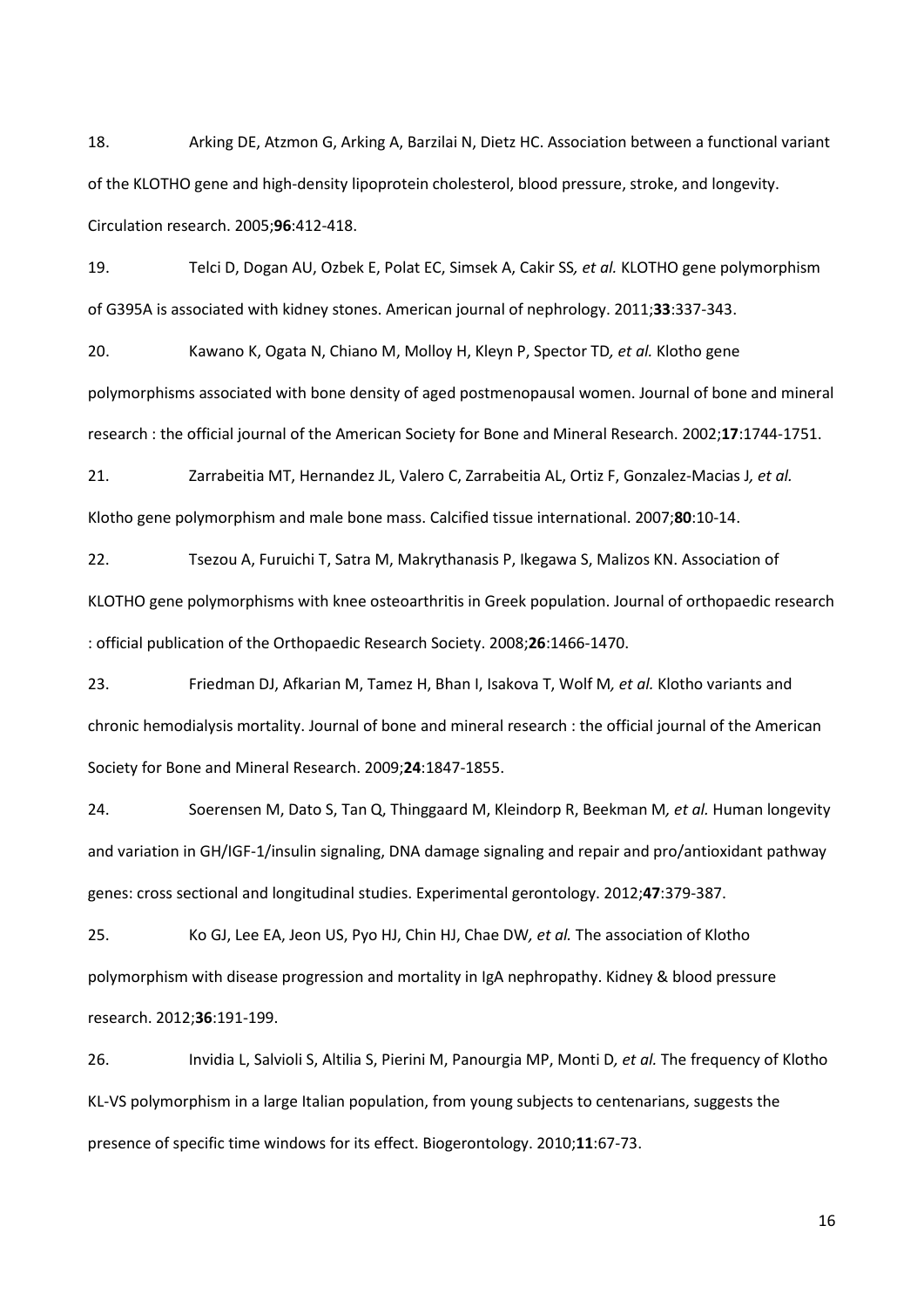27. Deary IJ, Harris SE, Fox HC, Hayward C, Wright AF, Starr JM*, et al.* KLOTHO genotype and cognitive ability in childhood and old age in the same individuals. Neuroscience letters. 2005;**378**:22-27.

28. Dubal DB, Yokoyama JS, Zhu L, Broestl L, Worden K, Wang D*, et al.* Life extension factor klotho enhances cognition. Cell reports. 2014;**7**:1065-1076.

29. Nolan VG, Baldwin C, Ma Q, Wyszynski DF, Amirault Y, Farrell JJ*, et al.* Association of single nucleotide polymorphisms in klotho with priapism in sickle cell anaemia. British journal of haematology. 2005;**128**:266-272.

30. Zhang F, Zhai G, Kato BS, Hart DJ, Hunter D, Spector TD*, et al.* Association between KLOTHO gene and hand osteoarthritis in a female Caucasian population. Osteoarthritis and cartilage / OARS, Osteoarthritis Research Society. 2007;**15**:624-629.

31. Nybo H, Gaist D, Jeune B, Bathum L, McGue M, Vaupel JW*, et al.* The Danish 1905 cohort: a genetic-epidemiological nationwide survey. Journal of aging and health. 2001;**13**:32-46.

32. Christensen K, Thinggaard M, Oksuzyan A, Steenstrup T, Andersen-Ranberg K, Jeune B*, et al.* Physical and cognitive functioning of people older than 90 years: a comparison of two Danish cohorts born 10 years apart. Lancet. 2013;**382**:1507-1513.

33. McGue M, Christensen K. The heritability of cognitive functioning in very old adults: evidence from Danish twins aged 75 years and older. Psychology and aging. 2001;**16**:272-280.

34. Vestergaard S, Thinggaard M, Jeune B, Vaupel JW, McGue M, Christensen K. Physical and mental decline and yet rather happy? A study of Danes aged 45 and older. Aging & mental health. 2015;**19**:400-408.

35. Miller SA, Dykes DD, Polesky HF. A simple salting out procedure for extracting DNA from human nucleated cells. Nucleic acids research. 1988;**16**:1215.

36. Deelen J, Beekman M, Uh HW, Broer L, Ayers KL, Tan Q*, et al.* Genome-wide association meta-analysis of human longevity identifies a novel locus conferring survival beyond 90 years of age. Human molecular genetics. 2014;**23**:4420-4432.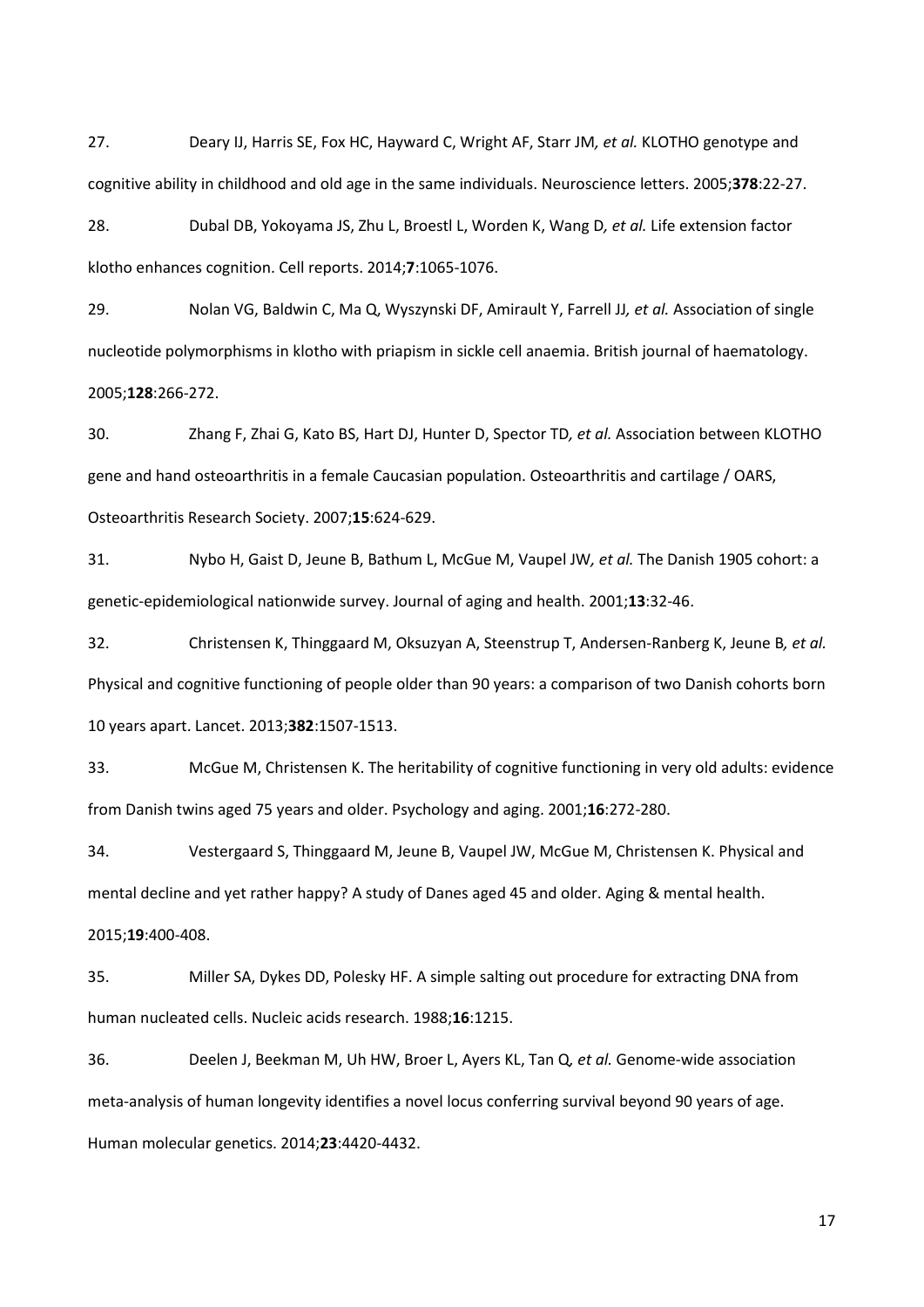37. Johnson AD, Handsaker RE, Pulit SL, Nizzari MM, O'Donnell CJ, de Bakker PI. SNAP: a webbased tool for identification and annotation of proxy SNPs using HapMap. Bioinformatics. 2008;**24**:2938- 2939.

38. Mengel-From J, Thinggaard M, Lindahl-Jacobsen R, McGue M, Christensen K, Christiansen L. CLU genetic variants and cognitive decline among elderly and oldest old. PloS one. 2013;**8**:e79105.

39. Ohtaka-Maruyama C, Hirai S, Miwa A, Heng JI, Shitara H, Ishii R*, et al.* RP58 regulates the multipolar-bipolar transition of newborn neurons in the developing cerebral cortex. Cell reports. 2013;**3**:458-471.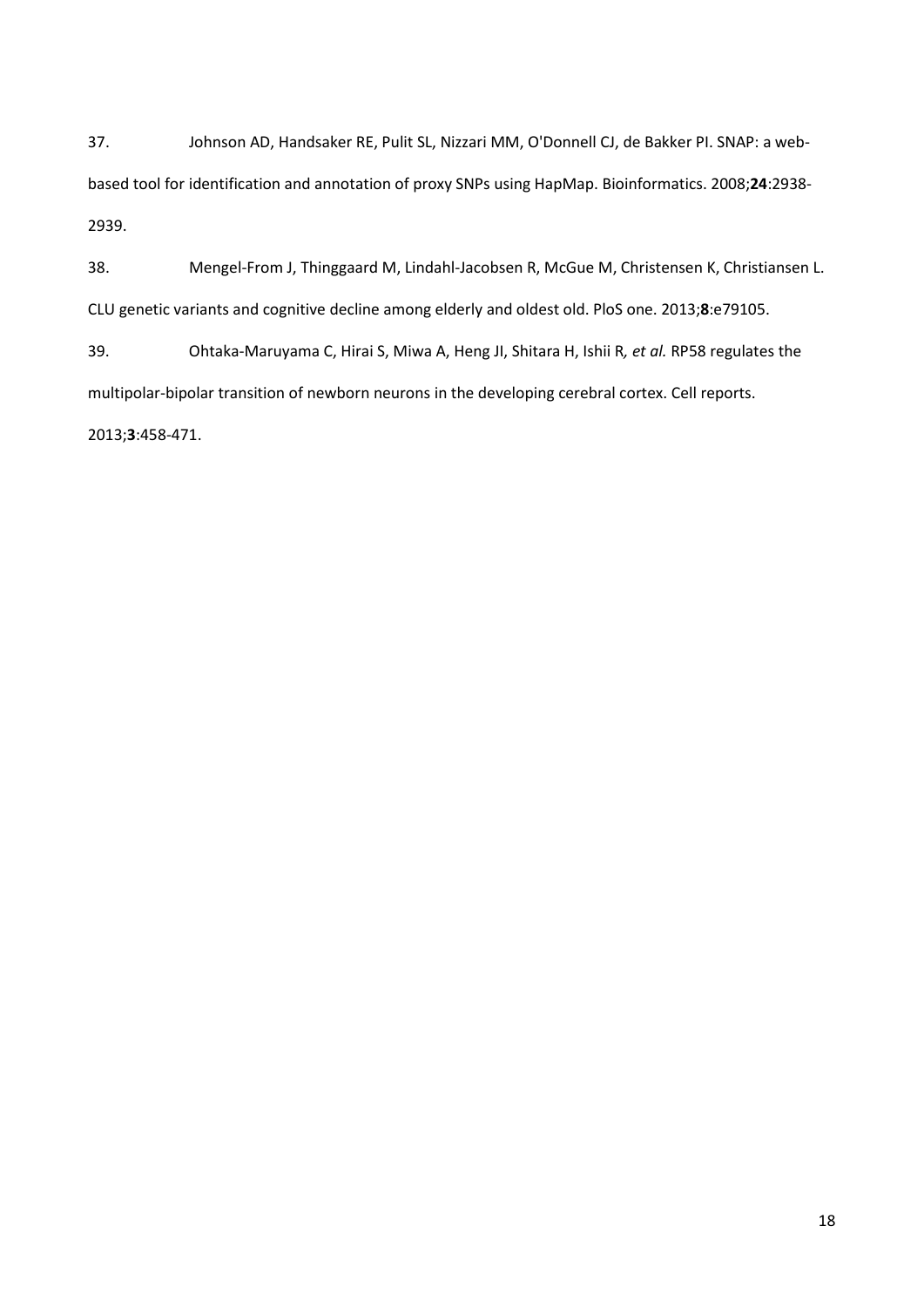|                       |              | 1905 birth cohort | 1910 birth cohort | 1915 birth cohort |               |              |
|-----------------------|--------------|-------------------|-------------------|-------------------|---------------|--------------|
| Assessment year       | 1998         | 2000              | 2003              | 2005              | 2010          | 2010         |
| Age, years (SD)       | 93.14 (0.31) | 95.26 (0.31)      | 97.63 (0.28)      | 99.64 (0.29)      | 100.25 (0.32) | 95.26 (0.29) |
| Number of individuals | 1651         | 901               | 383               | 182               | 162           | 158          |
| Completed CCS         | 1578         | 786               | 274               | 109               | 162           | 158          |
| Mean CCS (SD)         | 0.23(3.47)   | 0.19(4.15)        | 0.21(3.51)        | 0.30(3.72)        | $-0.55(3.65)$ | 0.84(3.48)   |
| Completed MMSE        | 1583         | 774               | 292               | 138               | 159           | 158          |
| Mean MMSE (SD)        | 21.77 (5.78) | 21.18 (6.27)      | 20.27 (6.60)      | 19.86 (6.36)      | 21.32 (6.57)  | 23.70 (4.98) |

Table 1: Descriptives in the 1905 birth cohort at baseline in 1998 and follow up in 2000, 2003, and 2005.

The 1910 birth cohort and the 1915 birth cohort at baseline in 2010.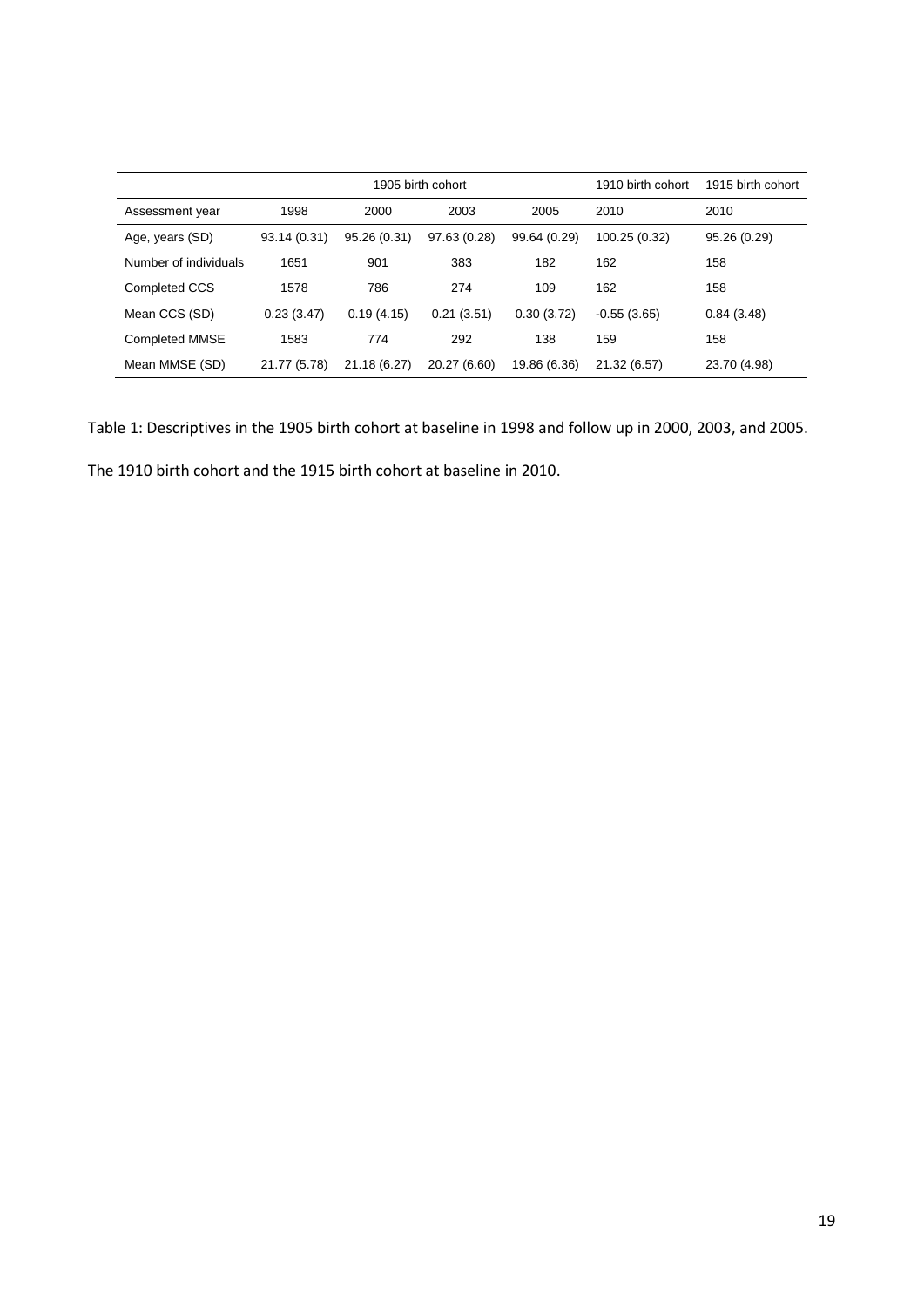| <b>SNPs</b>            | Position <sup>1</sup> | Variant location                     | 1905 birth cohort  |            | 1910 and 1905 birth<br>cohorts combined |            |  |
|------------------------|-----------------------|--------------------------------------|--------------------|------------|-----------------------------------------|------------|--|
|                        |                       |                                      | Major/Minor allele | <b>MAF</b> | Major/Minor allele                      | <b>MAF</b> |  |
| rs397703 <sup>"</sup>  | 33,587,329            | Upstream gene variant                | A/G                | 0.21       |                                         |            |  |
| rs398655               | 33,587,652            | Upstream gene variant                | A/C                | 0.43       | A/C                                     | 0.43       |  |
|                        |                       | XM 005266617: missense variant H585Q |                    |            |                                         |            |  |
| rs562020               | 33,592,070            | Intron 1 variant                     | G/A                | 0.34       | G/A                                     | 0.32       |  |
| rs495392               | 33,592,193            | Intron 1 variant                     | C/A                | 0.29       | C/A                                     | 0.28       |  |
| rs385564               | 33,592,409            | Intron 1 variant                     | C/G                | 0.28       |                                         |            |  |
| rs575536               | 33,592,777            | Intron 1 variant                     | G/A                | 0.27       |                                         |            |  |
| rs576404               | 33,593,100            | Intron 1 variant                     | C/A                | 0.44       |                                         |            |  |
| rs2283368              | 33,593,270            | Intron 1 variant                     | A/G                | 0.11       | A/G                                     | 0.13       |  |
| rs9526984              | 33,609,937            | Intron 1 variant                     | A/G                | 0.09       | A/G                                     | 0.08       |  |
| rs1207362 <sup>ª</sup> | 33.612.839            | Intron 1 variant                     | C/A                | 0.25       |                                         |            |  |
| rs2320762              | 33,617,174            | Intron 1 variant                     | A/C                | 0.36       | A/C                                     | 0.37       |  |
| rs1888057              | 33,622,695            | Intron 1 variant                     | G/A                | 0.20       |                                         |            |  |
| rs657049               | 33,622,817            | Intron 1 variant                     | A/G                | 0.28       | A/G                                     | 0.31       |  |
| rs683907*              | 33,624,175            | Intron 1 variant                     |                    |            | A/G                                     | 0.41       |  |
| rs687045               | 33,624,889            | Intron 1 variant                     | A/G                | 0.44       |                                         |            |  |
| rs9536314 <sup>#</sup> | 33,627,138            | Missence F352V exon 2                | A/C                | 0.15       |                                         |            |  |
| rs9527024 <sup>#</sup> | 33,627,693            | Intron 1 variant                     |                    |            | G/A                                     | 0.16       |  |
| rs9527026              | 33,628,239            | Synonymous variant K385K             | G/A                | 0.16       |                                         |            |  |
| rs522796               | 33,630,055            | Intron 3 variant                     | A/G                | 0.41       |                                         |            |  |
| rs564481               | 33,634,983            | Synonymous variant H589H exon 4      | G/A                | 0.44       |                                         |            |  |
| rs648202*              | 33,635,463            | Synonymous variant A749A exon 4      | G/A                | 0.15       | G/A                                     | 0.15       |  |

Table 2: Genotype distribution and minor allele frequency (MAF) estimations for the 1905 birth cohort and combined for the 1910 and 1905 birth cohorts.

 $^1$ Genomic position according to genome build GRCh37/hg19.on chromosome 13.

# Proxy for KL-VS variant

\* Proxy for rs564481

¤ Not in Hardy-Weinberg equilibrium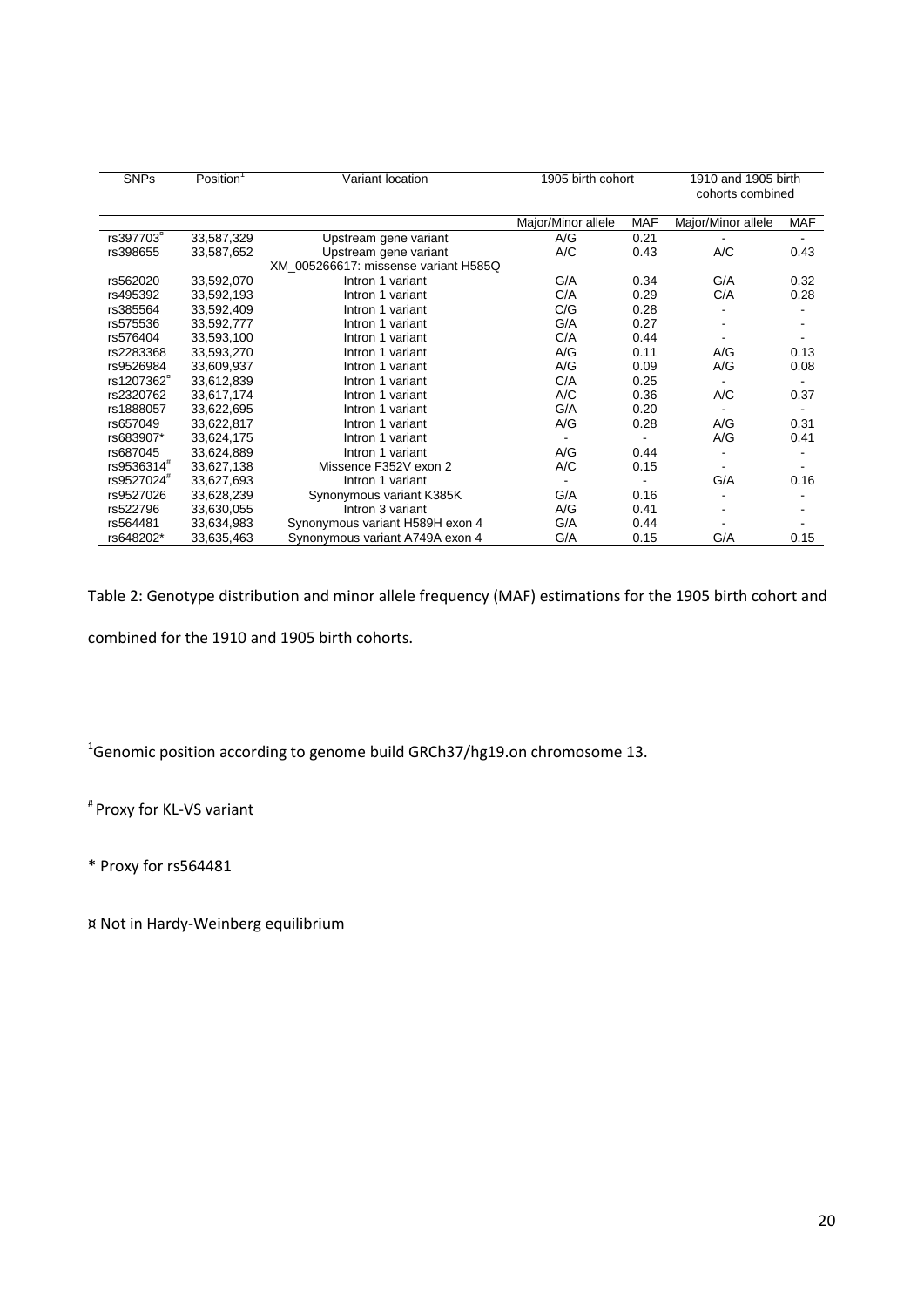|                       | 1905 birth cohort |        |         | 1910 and 1915 birth cohorts |                          |                          |                | All            |         |                |             |                          |
|-----------------------|-------------------|--------|---------|-----------------------------|--------------------------|--------------------------|----------------|----------------|---------|----------------|-------------|--------------------------|
| <b>SNP</b>            |                   | CCS    |         | MMSE                        | CCS                      |                          | <b>MMSE</b>    |                | CCS     |                | <b>MMSE</b> |                          |
|                       | Coef.             | p-val. | Coef.   | p-val.                      | Coef.                    | p-val.                   | Coef.          | p-val.         | Coef.   | p-val.         | Coef.       | p-val.                   |
|                       | (se)              |        | (se)    |                             | (se)                     |                          | (se)           |                | (se)    |                | (se)        |                          |
| rs397703 <sup>"</sup> | 0.13              | 0.51   | 0.48    | 0.13                        |                          |                          |                |                |         |                |             |                          |
|                       | (0.19)            |        | (0.31)  |                             |                          |                          |                |                |         |                |             |                          |
| rs398655 <sup>"</sup> | 0.41              | 0.006  | 0.77    | 0.002                       | 0.13                     | 0.61                     | 0.30           | 0.50           | 0.35    | 0.008          | 0.64        | 0.003                    |
|                       | (0.15)            |        | (0.25)  |                             | (0.26)                   |                          | (0.44)         |                | (0.13)  |                | (0.22)      |                          |
| rs562020              | 0.21              | 0.19   | 0.44    | 0.09                        | 0.54                     | 0.05                     | 0.82           | 0.08           | 0.30    | 0.03           | 0.54        | 0.02                     |
|                       | (0.16)            |        | (0.26)  |                             | (0.28)                   |                          | (0.47)         |                | (0.14)  |                | (0.23)      |                          |
| rs495392              | 0.20              | 0.24   | 0.50    | 0.07                        | 0.20                     | 0.49                     | $-0.02$        | 0.97           | 0.21    | 0.16           | 0.35        | 0.15                     |
|                       | (0.17)            |        | (0.28)  |                             | (0.29)                   |                          | (0.50)         |                | (0.15)  |                | (0.24)      |                          |
| rs385564              | $-0.02$           | 0.92   | $-0.67$ | 0.01                        |                          |                          |                |                |         |                |             |                          |
|                       | (0.16)            |        | (0.27)  |                             |                          |                          |                |                |         |                |             |                          |
| rs575536              | $-0.07$           | 0.70   | 0.41    | 0.14                        |                          |                          |                |                |         |                |             |                          |
|                       | (0.17)            |        | (0.28)  |                             |                          |                          |                |                |         |                |             |                          |
| rs576404              | 0.02              | 0.89   | 0.24    | 0.32                        |                          |                          |                |                |         |                |             |                          |
|                       | (0.15)            |        | (0.24)  |                             |                          |                          |                |                |         |                |             |                          |
| rs2283368             | 0.44              | 0.06   | 0.04    | 0.91                        | 0.14                     | 0.71                     | 0.68           | 0.29           | 0.36    | 0.07           | 0.24        | 0.46                     |
|                       | (0.23)            |        | (0.38)  |                             | (0.37)                   |                          | (0.63)         |                | (0.20)  |                | (0.32)      |                          |
| rs9526984             | 0.31              | 0.24   | $-0.14$ | 0.74                        | $-1.08$                  | 0.02                     | $-1.52$        | 0.06           | $-0.04$ | 0.85           | $-0.51$     | 0.18                     |
|                       | (0.26)            |        | (0.43)  |                             | (0.46)                   |                          | (0.79)         |                | (0.23)  |                | (0.38)      |                          |
| rs1207362             | $-0.04$           | 0.80   | $-0.06$ | 0.84                        | $\overline{\phantom{a}}$ | $\blacksquare$           | $\blacksquare$ | $\blacksquare$ |         | $\blacksquare$ |             | $\overline{\phantom{a}}$ |
|                       | (0.17)            |        | (0.27)  |                             |                          |                          |                |                |         |                |             |                          |
| rs2320762             | 0.09              | 0.56   | $-0.05$ | 0.83                        | $-0.62$                  | 0.02                     | $-1.06$        | 0.02           | $-0.10$ | 0.46           | $-0.32$     | 0.14                     |
|                       | (0.15)            |        | (0.25)  |                             | (0.27)                   |                          | (0.45)         |                | (0.13)  |                | (0.22)      |                          |
| rs1888057             | 0.23              | 0.23   | 0.28    | 0.38                        | $\overline{\phantom{a}}$ |                          |                |                |         |                |             |                          |
|                       | (0.19)            |        | (0.32)  |                             |                          |                          |                |                |         |                |             |                          |
| rs657049              | 0.23              | 0.18   | 0.11    | 0.70                        | $-0.26$                  | 0.35                     | $-0.43$        | 0.36           | 0.10    | 0.50           | $-0.05$     | 0.84                     |
|                       | (0.17)            |        | (0.28)  |                             | (0.28)                   |                          | (0.47)         |                | (0.15)  |                | (0.24)      |                          |
| rs687045              | $-0.15$           | 0.32   | $-0.08$ | 0.75                        | $\blacksquare$           | $\overline{\phantom{a}}$ |                | $\blacksquare$ |         | $\blacksquare$ |             |                          |
|                       | (0.15)            |        | (0.25)  |                             |                          |                          |                |                |         |                |             |                          |
| rs9536314# /rs9527024 | 0.07              | 0.75   | $-0.64$ | 0.06                        | $-0.40$                  | 0.24                     | $-0.47$        | 0.42           | $-0.06$ | 0.74           | $-0.59$     | 0.046                    |
|                       | (0.21)            |        | (0.34)  |                             | (0.34)                   |                          | (0.59)         |                | (0.18)  |                | (0.30)      |                          |
| rs9527026             | 0.07              | 0.75   | $-0.48$ | 0.16                        |                          |                          |                |                |         |                |             |                          |
|                       | (0.21)            |        | (0.34)  |                             |                          |                          |                |                |         |                |             |                          |
| rs522796              | 0.07              | 0.65   | 0.31    | 0.22                        |                          |                          |                |                |         |                |             |                          |
|                       | (0.15)            |        | (0.25)  |                             |                          |                          |                |                |         |                |             |                          |
| rs564481/rs683907     | $-0.13$           | 0.36   | $-0.01$ | 0.97                        | 0.49                     | 0.06                     | 1.05           | 0.02           | 0.02    | 0.86           | 0.28        | 0.21                     |
|                       | (0.15)            |        | (0.25)  |                             | (0.26)                   |                          | (0.46)         |                | (0.13)  |                | (0.22)      |                          |
| rs648202              | 0.29              | 0.17   | 0.79    | 0.03                        | $-0.17$                  | 0.66                     | $-0.48$        | 0.47           | 0.19    | 0.33           | 0.46        | 0.14                     |
|                       | (0.22)            |        | (0.35)  |                             | (0.39)                   |                          | (0.66)         |                | (0.19)  |                | (0.31)      |                          |

Table 3: Cross-sectional association study of *KL* gene variants and CCS and MMSE at intake of the participants in the 1905, 1910 and 1915 birth cohorts.

Analyses were conducted using a linear regression model and a genetic additive model adjusted for age,

sex and time (year of birth). Significant results are in italic (p<0.05). se = Standard error

¤ Upstream of the KL gene

# Tagging the KL-VS variant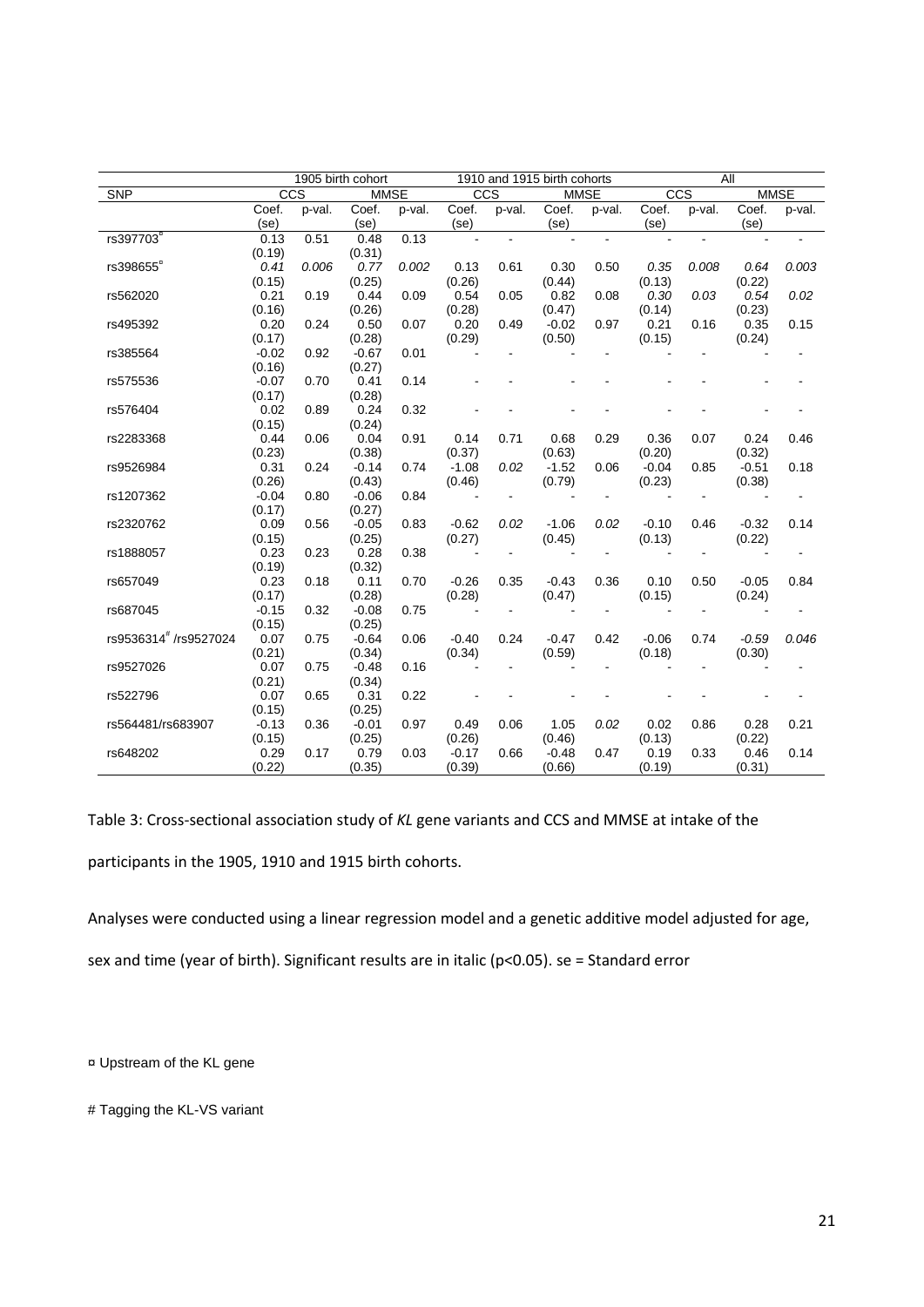|            |                        | 1905 birth cohort |        |                   |        | 1910 and 1915 birth cohorts |        |                   |        | All               |         |                   |             |
|------------|------------------------|-------------------|--------|-------------------|--------|-----------------------------|--------|-------------------|--------|-------------------|---------|-------------------|-------------|
| Haplotypes | Estimated<br>frequency | CCS               |        | <b>MMSE</b>       |        | CCS                         |        |                   | MMSE   |                   | CCS     |                   | <b>MMSE</b> |
|            |                        | Coef.<br>(se)     | p-val. | Coef.<br>(se)     | p-val. | Coef.<br>(se)               | p-val. | Coef.<br>(se)     | p-val. | Coef.<br>(se)     | p-val.* | Coef.<br>(se)     | p-val.*     |
| AG         | 0.50                   | $-0.63$<br>(0.26) | 0.01   | $-0.95$<br>(0.42) | 0.03   | $-1.08$<br>(0.44)           | 0.01   | $-1.48$<br>(0.75) | 0.049  | $-0.76$<br>(0.22) | 0.001   | $-1.10$<br>(0.37) | 0.003       |
| AA         | 0.08                   | $-0.19$<br>(0.22) | 0.38   | $-0.10$<br>(0.36) | 0.78   | $-0.55$<br>(0.39)           | 0.15   | $-0.41$<br>(0.65) | 0.53   | $-0.28$<br>(0.19) | 0.13    | $-0.19$<br>(0.31) | 0.54        |
| СG         | 0.16                   | 0.22<br>(0.22)    | 0.32   | 0.59<br>(0.35)    | 0.10   | $-1.08$<br>(0.37)           | 0.003  | $-1.28$<br>(0.63) | 0.04   | $-0.12$<br>(0.19) | 0.51    | 0.07<br>(0.31)    | 0.83        |
| СA         | 0.27                   | 0.14<br>(0.21)    | 0.51   | 0.42<br>(0.35)    | 0.23   | 0.08<br>(0.37)              | 0.82   | 0.25<br>(0.63)    | 0.69   | 0.13<br>(0.19)    | 0.48    | 0.36<br>(0.31)    | 0.24        |

Table 4: Cross-sectional haplotype study with CCS and MMSE at intake of the participants in the 1905, 1910 and 1915 birth cohort. Haplotypes were estimated from rs398655 and rs562020.

Analyses were conducted using a linear regression model and a model adjusted for age, sex and time (year of birth). Significant results are in italic (p<0.05). Standard errors are abbreviated se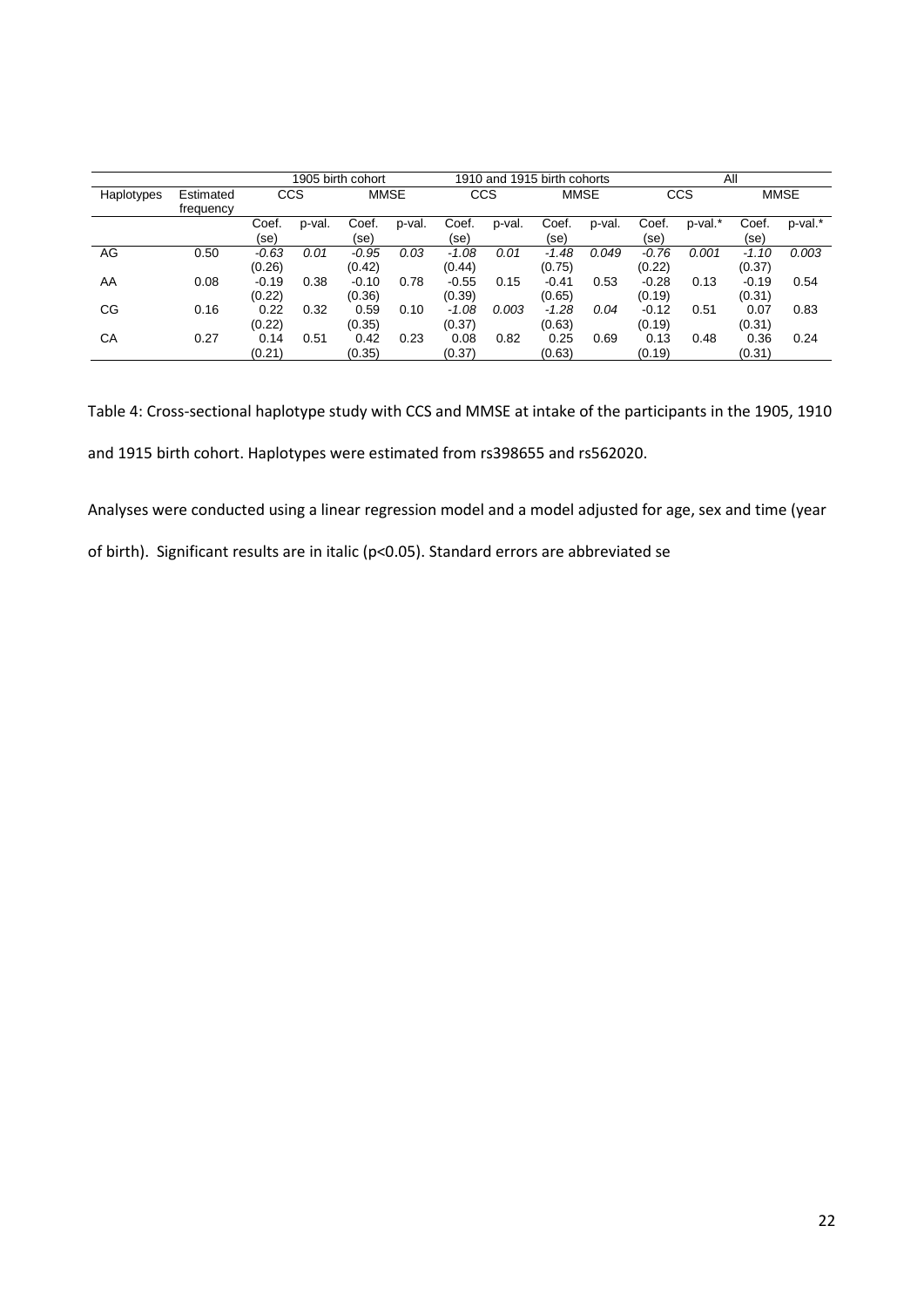|                    | Haplotype AG absent<br>% severely impaired<br>(N)                | Haplotype AG present<br>% severely impaired<br>(N)                | OR (95% CI)       |
|--------------------|------------------------------------------------------------------|-------------------------------------------------------------------|-------------------|
| <b>WT</b>          | 15 % (275)                                                       | 20 % (772)                                                        | $1.45(1.00-2.13)$ |
| Heterozygous KL-VS | $22\% (25)$                                                      | 22 % (314)                                                        | $1.05(0.49-2.25)$ |
| Homozygous KL-VS   | $0\%$ (3)                                                        | 18 % (34)                                                         |                   |
| OR (95% CI)        | 1.72 (0.78-3.80)                                                 | $1.21(0.88-1.67)$                                                 |                   |
|                    | Haplotype AG absent<br>% with low cognition<br>on the CCS<br>(N) | Haplotype AG present<br>% with low cognition<br>on the CCS<br>(N) | OR (95% CI)       |
| WT.                | 42 % (275)                                                       | 49 % (772)                                                        | $1.37(1.03-1.80)$ |
| Heterozygous KL-VS | 53 % (25)                                                        | 50 % (314)                                                        | $0.88(0.46-1.66)$ |
| Homozygous KL-VS   | $0\%$ (3)                                                        | 32 % (34)                                                         |                   |
| OR (95% CI)        | $1.61(0.85-3.03)$                                                | $1.05(0.80-1.36)$                                                 |                   |

Table 5: Summery statistics of the proportion of cognitive impaired participants in the combined cohort. The upper table displays the percentage of severely impaired individuals (MMSE <18), and the lower table display the percentage of individuals with a cognition (CCS) lower than the mean (CCS less than 0.21). Total numbers are in brackets. The groups are stratified by the presence/absence of the AG, rs398655 and rs562020 haplotype and by the KL-VS genotype. Homozygous KL-VS are not included in Odds Ratio (OR) calculations. OR are adjusted for sex, age and birth year and presented in columns or rows with reference to the KL Wild Type (WT) or absence of the AG haplotype.